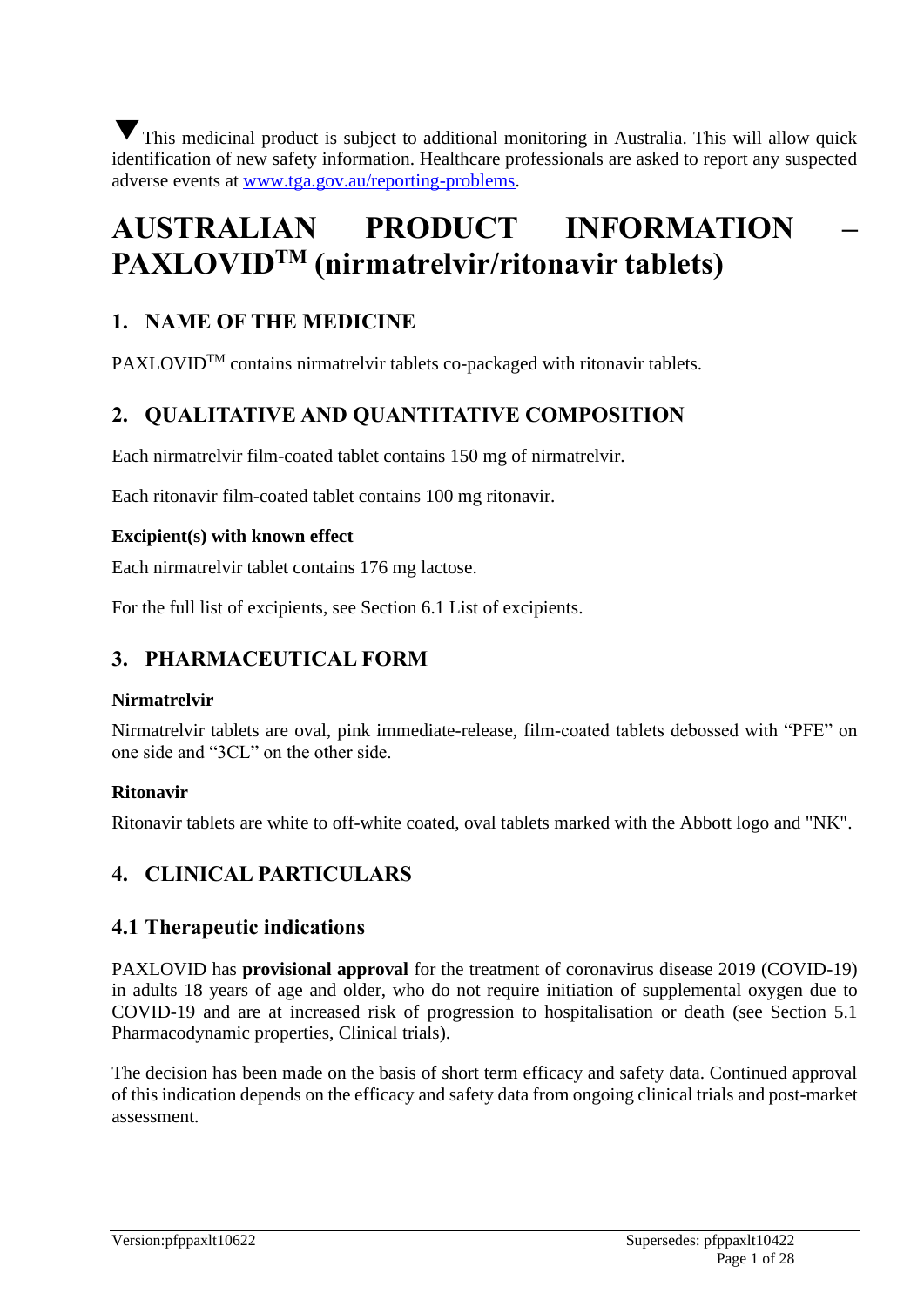# **4.2 Dose and method of administration**

Nirmatrelvir must be taken together with ritonavir. Failure to correctly take nirmatrelvir with ritonavir will result in plasma levels of nirmatrelvir that will be insufficient to achieve the desired therapeutic effect.

### **Dosage**

The recommended dosage is 300 mg nirmatrelvir (two 150 mg tablets) with 100 mg ritonavir (one 100 mg tablet) taken together orally every 12 hours for 5 days.

PAXLOVID should be taken as soon as possible after a diagnosis of COVID-19 has been made and within 5 days of symptoms onset. PAXLOVID treatment should not be initiated in patients requiring hospitalisation due to severe or critical COVID-19. If a patient requires hospitalisation due to severe or critical COVID-19 after starting treatment with PAXLOVID, the patient should complete the full 5-day treatment course at the discretion of their healthcare provider.

PAXLOVID (both nirmatrelvir and ritonavir tablets) can be taken with or without food. The tablets should be swallowed whole and not chewed, broken, or crushed.

### **Dose adjustment**

### **Renal impairment**

### **Mild (≥60 to <90 mL/min)**

No dose adjustment is needed in patients with mild renal impairment.

#### **Moderate (≥30 to <60 mL/min)**

In patients with moderate renal impairment, the dose of PAXLOVID should be reduced to nirmatrelvir/ritonavir 150 mg/100 mg every 12 hours for 5 days to avoid increased toxicity due to over-exposure (this dose adjustment has not been clinically tested).

**Note:** The daily blister contains two separated parts each containing 2 tablets of nirmatrelvir and one tablet of ritonavir corresponding to the daily administration at the standard dose.

Therefore, patients with moderate renal impairment should be alerted on the fact that only one tablet of nirmatrelvir with the tablet of ritonavir should be taken every 12 hours.

#### **Severe (<30 mL/min)**

Appropriate dose for patients with severe renal impairment has not yet been determined. PAXLOVID is contraindicated in patients with severe renal impairment (eGFR < 30 mL/min) until more data are available; the appropriate dosage for patients with severe renal impairment has not been determined (see Section 4.3 Contraindications).

# **Hepatic impairment**

# **Mild and Moderate**

No dosage adjustment of PAXLOVID is needed for patients with either mild (Child-Pugh Class A) or moderate (Child-Pugh Class B) hepatic impairment.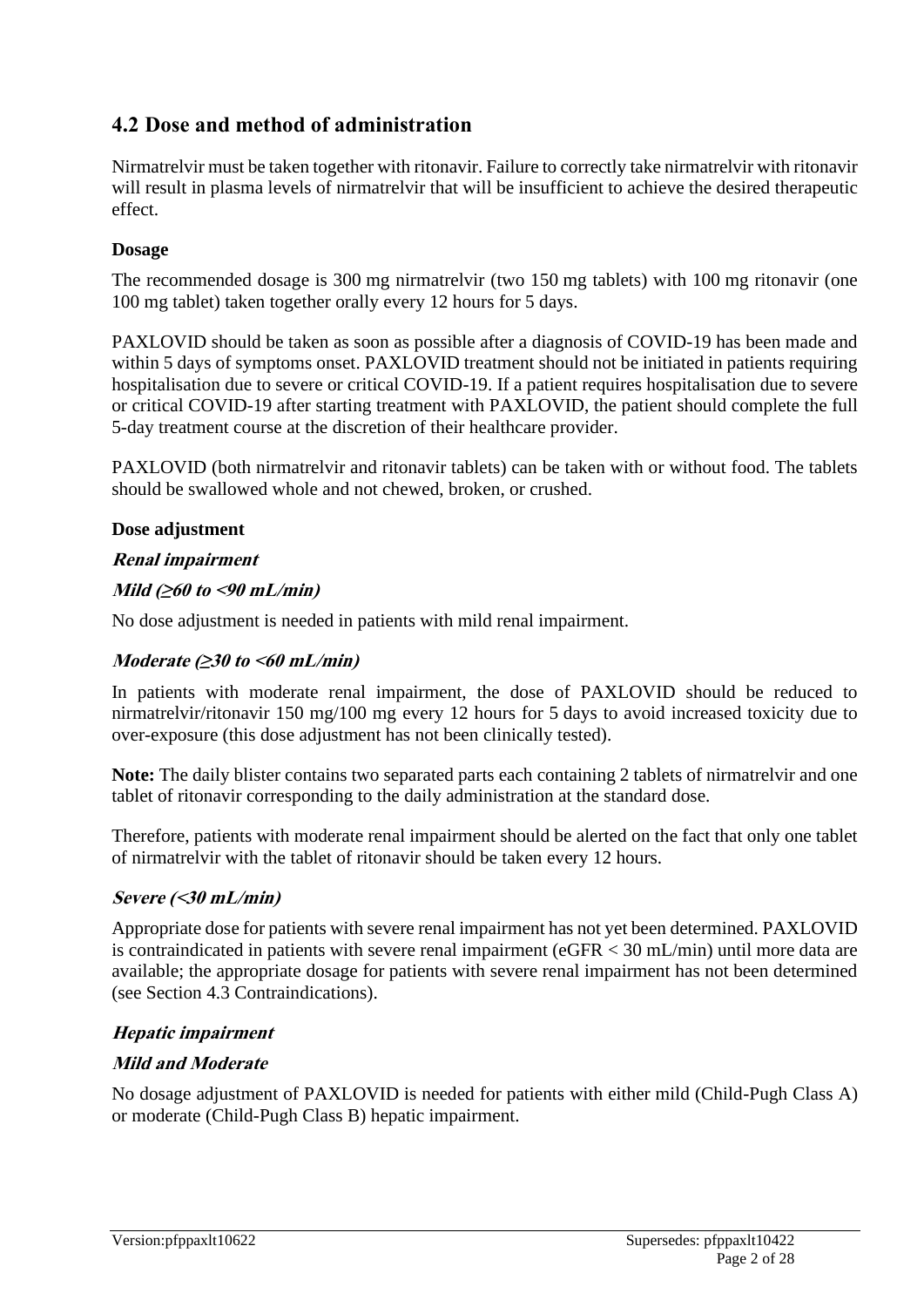### **Severe**

No pharmacokinetic or safety data are available regarding the use of nirmatrelvir or ritonavir in subjects with severe hepatic impairment (Child-Pugh Class C), therefore, PAXLOVID is contraindicated in patients with severe hepatic impairment (see Sections 4.3 Contraindications and 5.2 Pharmacokinetic properties).

#### **Paediatric use**

The safety and efficacy of PAXLOVID in paediatric patients younger than 18 years of age have not yet been established. No data are available.

# **4.3 Contraindications**

PAXLOVID is contraindicated in patients with a history of clinically significant hypersensitivity reactions to its active ingredients (nirmatrelvir/ritonavir) or any other components of the product listed in Section 6.1 List of excipients.

PAXLOVID is contraindicated in patients with severe renal impairment.

PAXLOVID is contraindicated in patients with severe hepatic impairment.

PAXLOVID is contraindicated with drugs that are highly dependent on CYP3A for clearance and for which elevated concentrations are associated with serious and/or life-threatening reactions (see Section 4.5 Interactions with other medicines and other forms of interactions).

**Table 1: Medicinal products that are contraindicated for concomitant use with PAXLOVID and are associated with serious and/or life threatening reactions**

| <b>Medicinal product class</b>                                                                   | <b>Medicinal products within class</b>      |  |  |  |
|--------------------------------------------------------------------------------------------------|---------------------------------------------|--|--|--|
| Interactions that result in an increase or decrease in concentrations of concomitant<br>medicine |                                             |  |  |  |
| Alpha 1-adrenoreceptor antagonist                                                                | alfuzosin                                   |  |  |  |
| Antianginal                                                                                      | ranolazine                                  |  |  |  |
| Antiarrhythmics                                                                                  | amiodarone, flecainide                      |  |  |  |
| Anticancer                                                                                       | neratinib, venetoclax                       |  |  |  |
| Anti-gout                                                                                        | colchicine                                  |  |  |  |
| Antipsychotics                                                                                   | lurasidone, clozapine                       |  |  |  |
| Ergot derivatives                                                                                | ergometrine                                 |  |  |  |
| Lipid-modifying agents                                                                           | simvastatin                                 |  |  |  |
| HMG-CoA reductase inhibitors                                                                     |                                             |  |  |  |
| Nonsteroidal anti-inflammatory<br>drugs (NSAIDs)                                                 | piroxicam                                   |  |  |  |
| Opioid analgesic                                                                                 | pethidine                                   |  |  |  |
| PDE5 inhibitor                                                                                   | avanafil, sildenafil, vardenafil, tadalafil |  |  |  |
| Sedative/hypnotics                                                                               | diazepam, triazolam                         |  |  |  |

PAXLOVID is contraindicated with drugs that are potent CYP3A inducers where significantly reduced nirmatrelvir or ritonavir plasma concentrations may be associated with the potential for loss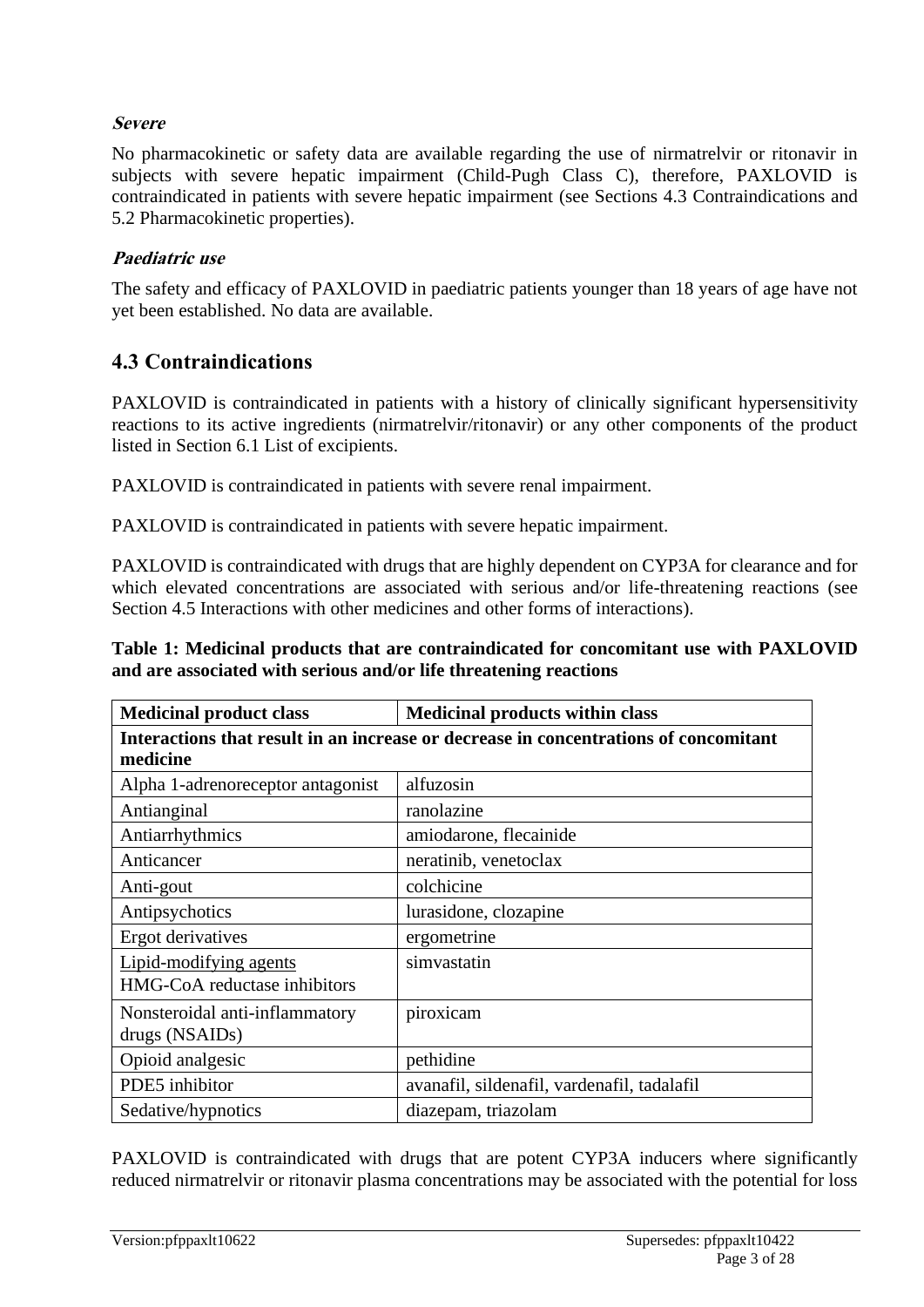of virologic response and possible resistance. PAXLOVID cannot be started immediately after discontinuation of any of the following medications due to the delayed offset of the recently discontinued CYP3A inducer (see Section 4.5 Interactions with other medicines and other forms of interactions):

**Table 2: Medicinal products that are contraindicated for concomittant use with PAXLOVID and associated potential loss of virologic response and possible resistance.**

| Interactions that result in decrease in nirmatrelyir/ritonavir concentrations |                                                      |  |  |
|-------------------------------------------------------------------------------|------------------------------------------------------|--|--|
| Anticancer                                                                    | apalutamide                                          |  |  |
| Anticonvulsant                                                                | carbamazepine <sup>a,</sup> phenobarbital, phenytoin |  |  |
| Antimycobacterials                                                            | rifampicin                                           |  |  |
| Herbal products                                                               | St. John's Wort (hypericum perforatum)               |  |  |

a. See Section 5.2 Pharmacokinetics properties, Drug interaction studies conducted with nirmatrelvir/ritonavir

# **4.4 Special warnings and precautions for use**

#### **Risk of serious adverse reactions due to interactions with other medicines**

Initiation of PAXLOVID, a CYP3A inhibitor, in patients receiving medicinal products metabolised by CYP3A or initiation of medicinal products metabolised by CYP3A in patients already receiving PAXLOVID, may increase plasma concentrations of medicinal products metabolised by CYP3A.

Initiation of medicinal products that inhibit or induce CYP3A may increase or decrease concentrations of PAXLOVID, respectively.

These interactions may lead to:

- Clinically significant adverse reactions, potentially leading to severe, life-threatening or fatal events from greater exposures of concomitant medications.
- Clinically significant adverse reactions from greater exposures of PAXLOVID.
- Loss of therapeutic effect of PAXLOVID and possible development of viral resistance.

See Table 1 for medicinal products that are contraindicated for concomitant use with PAXLOVID (see Section 4.3 Contraindications) and Table 2 for potentially significant interactions with other medicinal products (see Section 4.5 Interaction with other medicines and other forms of interaction). Consider the potential for interactions with other medicinal products prior to and during PAXLOVID therapy; review concomitant medications during PAXLOVID therapy and monitor for the adverse reactions associated with the concomitant medications.

#### **Hepatotoxicity**

Hepatic transaminase elevations, clinical hepatitis and jaundice have occurred in patients receiving ritonavir. Therefore, caution should be exercised when administering PAXLOVID to patients with pre-existing liver diseases, liver enzyme abnormalities, or hepatitis (See Section 4.2 Dose and method of administration, Hepatic impairment).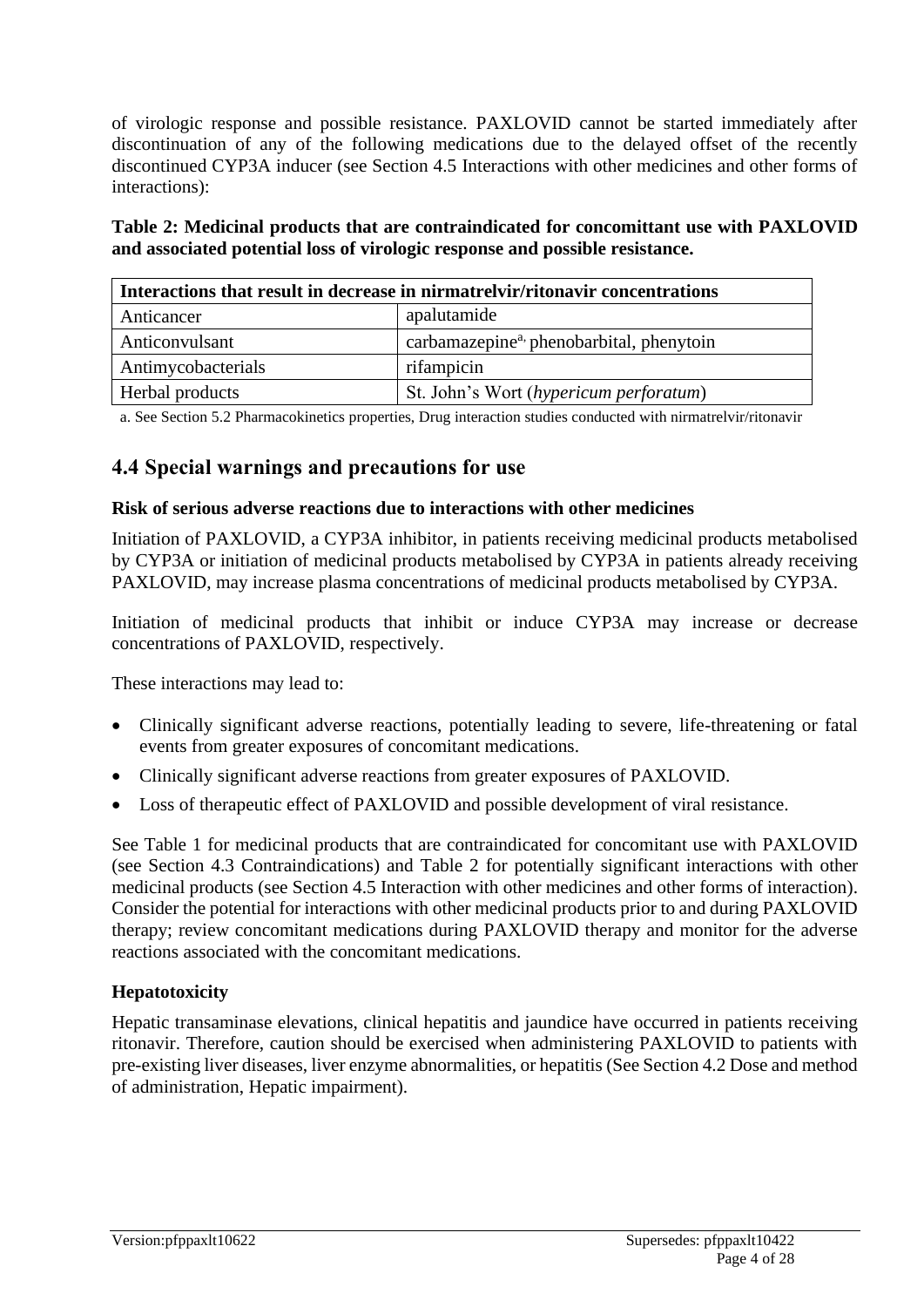#### **Risk of HIV-1 resistance development**

As nirmatrelvir is co-administered with low dose ritonavir, there may be a risk of HIV-1 developing resistance to HIV protease inhibitors in individuals with uncontrolled or undiagnosed HIV-1 infection.

### **Excipients**

PAXLOVID contains lactose. Patients with rare hereditary problems of galactose intolerance, total lactase deficiency or glucose-galactose malabsorption should not take this medicine. The level of lactose within this preparation should not routinely preclude the use of this medication in those with galactosaemia.

Nirmatrelvir and ritonavir each contain less than 1 mmol sodium (23 mg) per dose, that is to say essentially 'sodium-free'.

#### **Use in hepatic impairment**

No dosage adjustment of PAXLOVID is needed for patients with either mild (Child-Pugh Class A) or moderate (Child-Pugh Class B) hepatic impairment. No pharmacokinetic or safety data are available regarding the use of nirmatrelvir or ritonavir in subjects with severe hepatic impairment (Child-Pugh Class C), therefore, PAXLOVID is not recommended for use in patients with severe hepatic impairment (see Sections 4.2 Dose and method of administration , Hepatic impairment, 4.3 Contraindications and 5.2 Pharmacokinetic properties, Hepatic impairment)

#### **Use in renal impairment**

Systemic exposure of nirmatrelvir increases in renally impaired patients with increase in the severity of renal impairment (see Section 5.2 Pharmacokinetic properties).

No dose adjustment is needed in patients with mild renal impairment. In patients with moderate renal impairment the dose of PAXLOVID should be reduced. (See Section 4.2 Dose and method of administration, Renal impairment). PAXLOVID is contraindicated in patients with severe renal impairment (See Section 4.3 Contraindications).

#### **Use in the elderly**

Clinical studies of PAXLOVID include participants 65 years of age and older and their data contributes to the overall assessment of safety and efficacy (see Section 4.8 Adverse effects (undesirable effects), Section 5.1 Pharmacodynamic properties, Clinical trials). Of the total number of participants in EPIC-HR randomised to receive PAXLOVID (N=1,120), 13% were 65 years of age and older and 3% were 75 years of age and older.

#### **Paediatric use**

The safety and efficacy of PAXLOVID in paediatric patients younger than 18 years of age have not yet been established. No data available.

#### **Effects on laboratory tests**

Ritonavir has been associated with alterations in cholesterol, triglycerides, AST, ALT, GGT, CPK and uric acid (see also Section 4.4 Special warnings and precautions for use, Use in Hepatic impairment). For comprehensive information concerning laboratory test alterations associated with nucleoside analogues, physicians should refer to the complete product information for each of these drugs.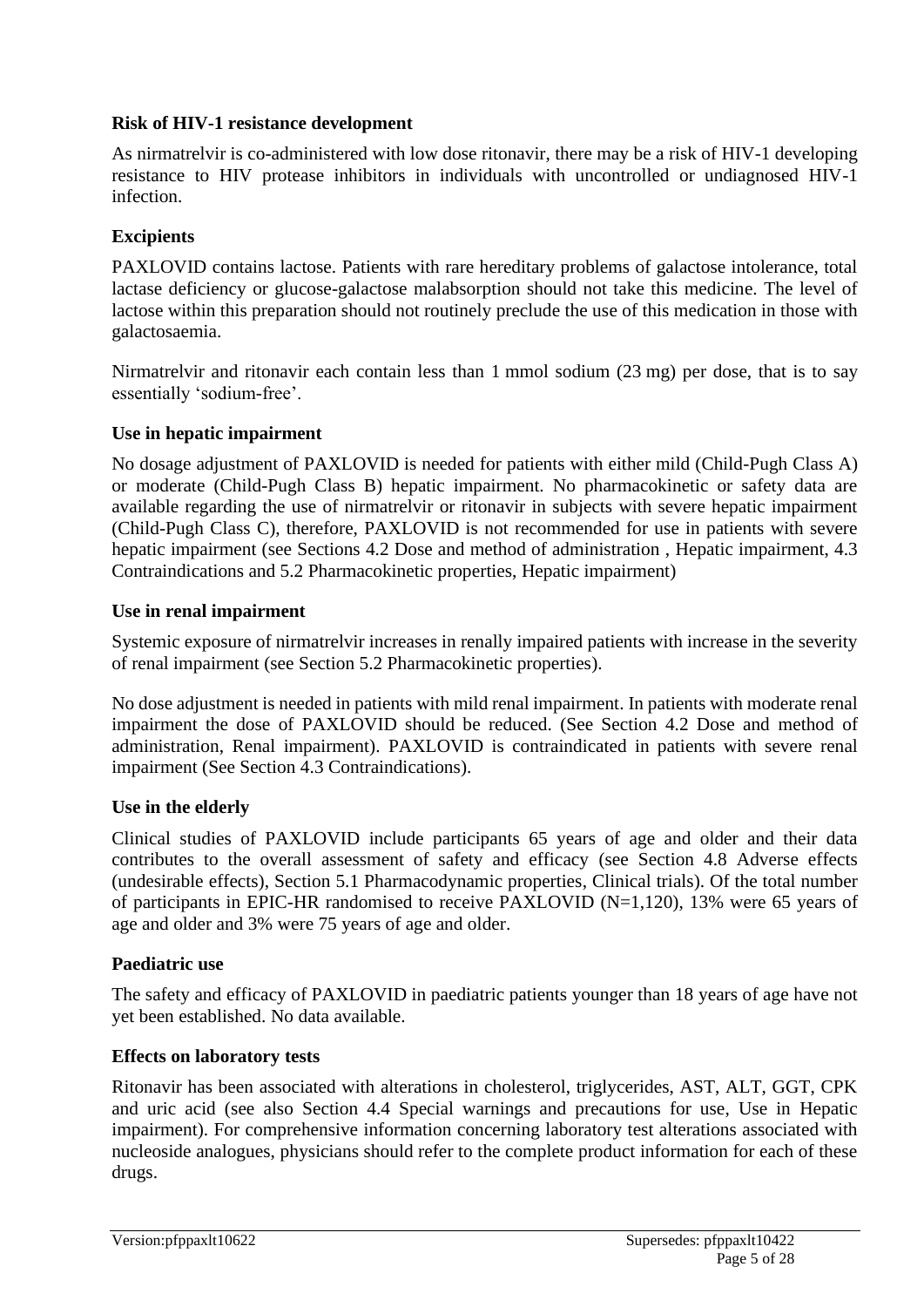# **4.5 Interactions with other medicines and other forms of interactions**

PAXLOVID (nirmatrelvir/ritonavir) is an inhibitor of CYP3A and may increase plasma concentrations of medicinal products that are primarily metabolised by CYP3A. Medicinal products that are extensively metabolised by CYP3A and have high first pass metabolism appear to be the most susceptible to large increases in exposure when co-administered with nirmatrelvir/ritonavir. Thus, co-administration of nirmatrelvir/ritonavir with medicinal products highly dependent on CYP3A for clearance and for which elevated plasma concentrations are associated with serious and/or life-threatening events is contraindicated (see Table 1, Section 4.3 Contraindications).

Nirmatrelvir does not reversibly inhibit CYP2D6, CYP2C9, CYP2C19, CYP2C8 and CYP1A2 or UGT1A1, UGT1A4, UGTA6, UGT1A9, UGT2B7 and UGTB15 *in vitro* at clinically relevant concentrations. Nirmatrelvir is unlikely to be an inducer of CYP1A2, CYP2C19, CYP2B6, CYP2C8 and CYP2C9 enzymes. Based on *in vitro* data, nirmatrelvir has a low potential to inhibit BCRP, MATE2K, OAT1, OAT3, OATP1B3, OCT1 and OCT2. There is a potential for nirmatrelvir to inhibit MDR1 (P-gp), MATE1 and OATP1B1 at clinically relevant concentrations.

Ritonavir has a high affinity for several cytochrome P450 (CYP) isoforms and may inhibit oxidation with the following ranked order: CYP3A4 > CYP2D6 > CYP2C9, CYP2C19 >> CYP2A6, CYP1A2, CYP2E1. Ritonavir also has a high affinity for P-glycoprotein (P-gp) and may inhibit this transporter. Ritonavir may induce glucuronidation and oxidation by CYP1A2, CYP2C8, CYP2C9 and CYP2C19 thereby increasing the biotransformation of some medicinal products metabolised by these pathways and may result in decreased systemic exposure to such medicinal products, which could decease or shorten their therapeutic effect.

Co-administration of other CYP3A4 substrates that may lead to potentially significant drug interactions should be considered only if the benefits outweigh the risks (see Table 2).

Nirmatrelvir and ritonavir are CYP3A substrates; therefore, medicinal products that induce CYP3A may decrease nirmatrelvir and ritonavir plasma concentrations and reduce PAXLOVID therapeutic effect.

The drug-drug interactions listed in Table 1 (see Section 4.3 Contraindications) and Table 2 correspond to drug-drug interactions related to ritonavir. As a conservative approach, they should also apply for PAXLOVID.

Medicinal products listed in Table 1 (Section 4.3 Contraindications) and Table 2 are a guide and not considered a comprehensive list of all possible medicinal products that may interact with nirmatrelvir/ritonavir. The healthcare provider should consult appropriate references for comprehensive information.

| <b>Drug Class</b>                       | <b>Drugs within Class</b> | <b>Effect</b> on<br>Concentration | <b>Clinical Comments</b>                                                                                        |
|-----------------------------------------|---------------------------|-----------------------------------|-----------------------------------------------------------------------------------------------------------------|
| Alpha<br>1-adrenoreceptor<br>antagonist | alfuzosin                 | ↑ alfuzosin                       | Co-administration<br>contraindicated due to<br>potential hypotension (see<br>Section 4.3<br>Contraindications). |

| Table 3: Established and potentially significant interactions with other medicines |  |  |  |
|------------------------------------------------------------------------------------|--|--|--|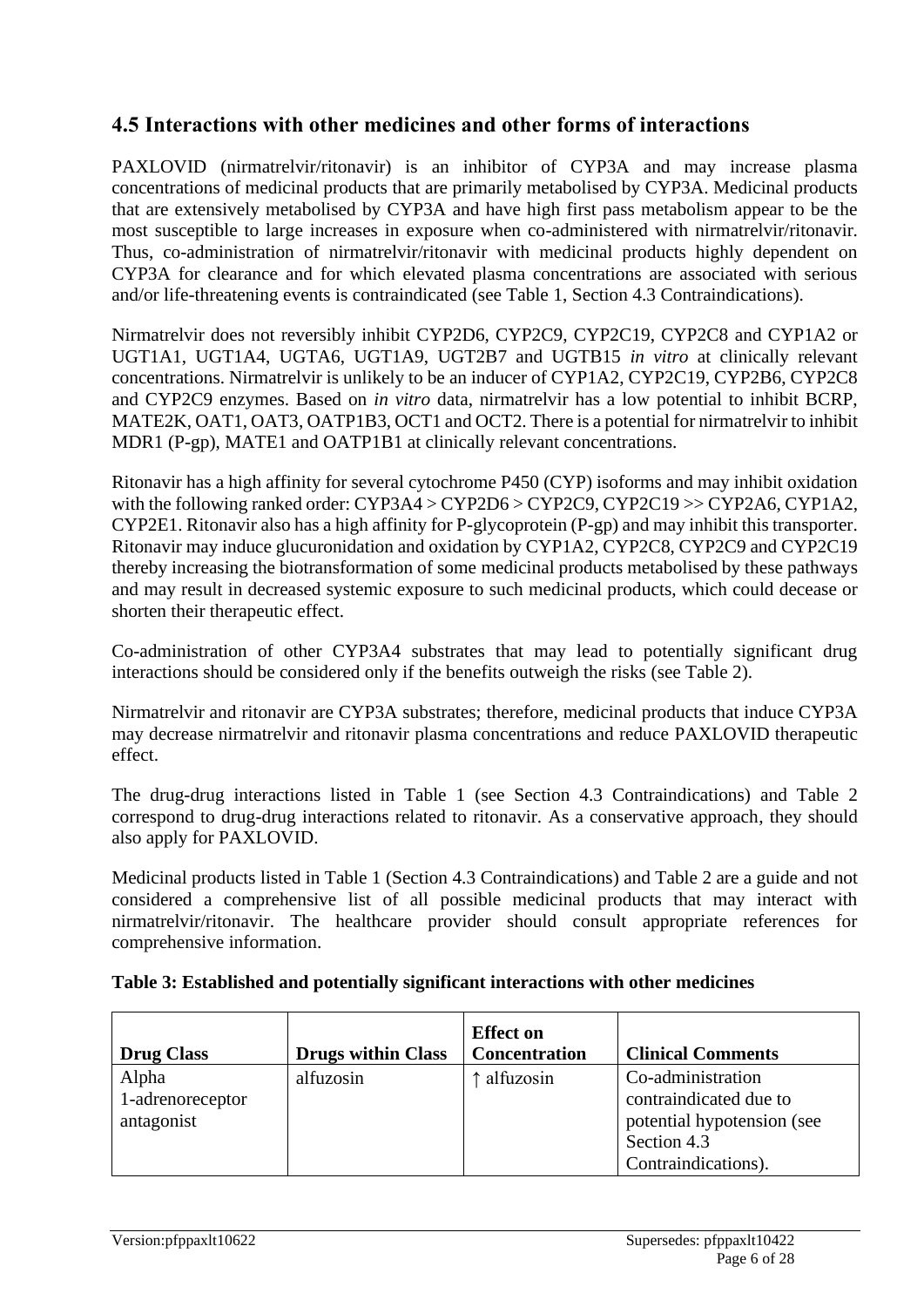| <b>Drug Class</b> | <b>Drugs within Class</b> | <b>Effect on</b><br><b>Concentration</b> | <b>Clinical Comments</b>                                                                                                                                                                                  |
|-------------------|---------------------------|------------------------------------------|-----------------------------------------------------------------------------------------------------------------------------------------------------------------------------------------------------------|
| Analgesics        | pethidine,<br>piroxicam   | $\uparrow$ pethidine<br>↑ piroxicam      | Co-administration<br>contraindicated due to<br>potential for serious<br>respiratory depression or<br>haematologic abnormalities<br>(see Section 4.3)<br>Contraindications).                               |
|                   | fentanyl                  | ↑ fentanyl                               | Careful monitoring of<br>therapeutic and adverse<br>effects (including potentially<br>fatal respiratory depression)<br>is recommended when<br>fentanyl is concomitantly<br>administered with<br>PAXLOVID. |
|                   | methadone                 | $\downarrow$ methadone                   | Monitor methadone-<br>maintained patients closely<br>for evidence of withdrawal<br>effects and adjust the<br>methadone dose accordingly.                                                                  |
| Antianginal       | ranolazine                | ↑ ranolazine                             | Co-administration<br>contraindicated due to<br>potential for serious and/or<br>life-threatening reactions (see<br>Section 4.3<br>Contraindications).                                                      |
| Antiarrhythmics   | amiodarone,<br>flecainide | ↑ antiarrhythmic                         | Co-administration<br>contraindicated due to<br>potential for cardiac<br>arrhythmias (see Section 4.3)<br>Contraindications).                                                                              |
| Antiarrhythmics   | lidocaine (systemic)      | $\uparrow$ antiarrhythmic                | Caution is warranted and<br>therapeutic concentration<br>monitoring is recommended<br>for antiarrhythmics if<br>available.                                                                                |
| Anticancer drugs  | apalutamide               | $\downarrow$ nirmatrelyir/<br>ritonavir  | Co-administration<br>contraindicated due to<br>potential loss of virologic<br>response and possible<br>resistance (see Section 4.3)<br>Contraindications).                                                |
|                   | afatinib                  | ↑ afatinib                               | Caution should be exercised<br>when afatinib is<br>coadministered with<br>PAXLOVID (refer to the<br>afatinib Product Information).                                                                        |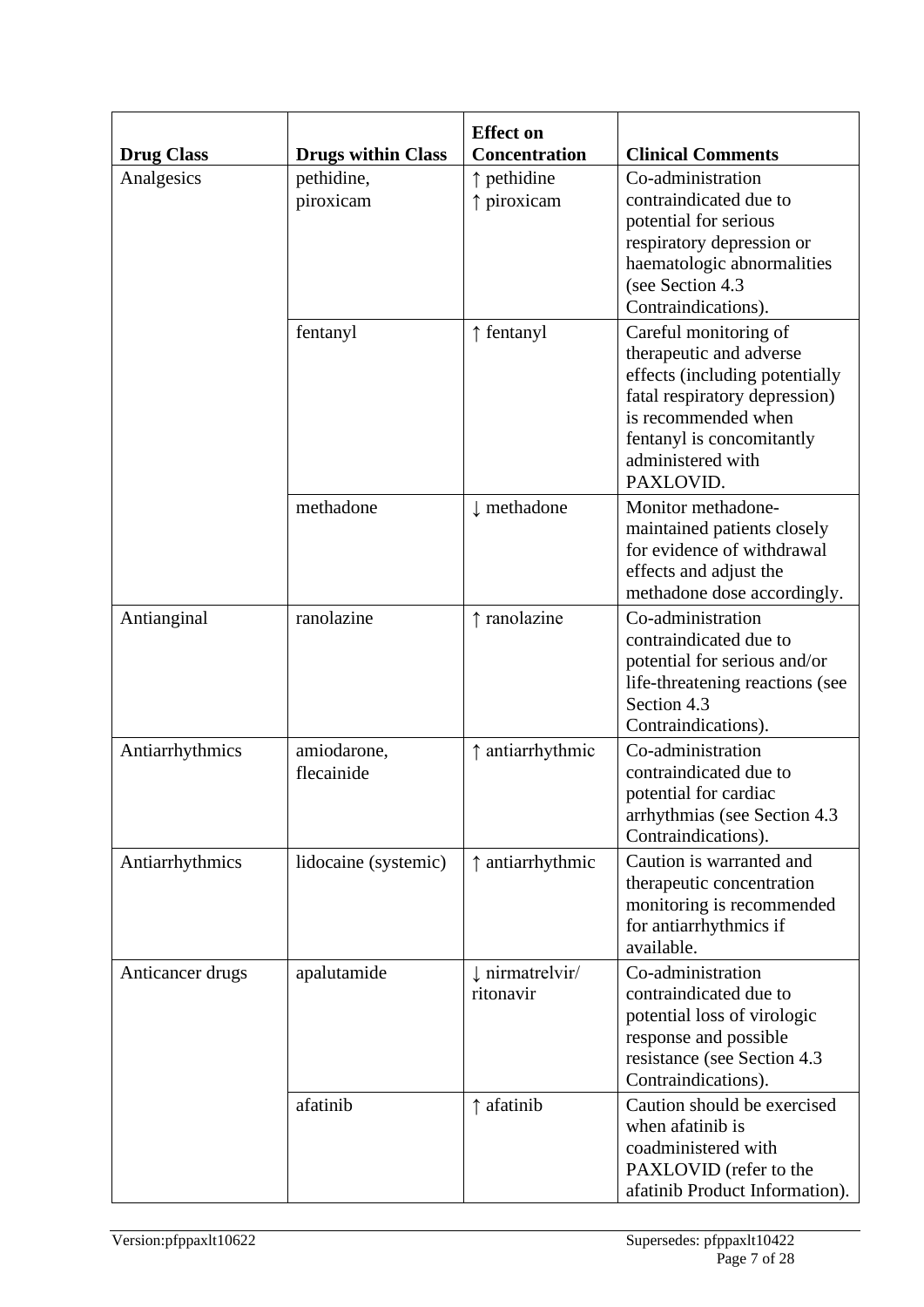| <b>Drug Class</b> | <b>Drugs within Class</b>                                                                | <b>Effect on</b><br><b>Concentration</b>                                                      | <b>Clinical Comments</b>                                                                                                                                                           |
|-------------------|------------------------------------------------------------------------------------------|-----------------------------------------------------------------------------------------------|------------------------------------------------------------------------------------------------------------------------------------------------------------------------------------|
|                   | abemaciclib,<br>ceritinib,<br>dasatinib,<br>encorafenib,<br>ibrutinib,                   | ↑ anticancer drug                                                                             | Avoid co-administration of<br>encorafenib due to potential<br>risk of serious adverse events<br>such as QT interval<br>prolongation.                                               |
|                   | neratinib,<br>nilotinib,                                                                 |                                                                                               | Avoid use of neratinib,<br>venetoclax or ibrutinib.                                                                                                                                |
|                   | venetoclax,<br>vinblastine,<br>vincristine                                               |                                                                                               | Co-administration of<br>vincristine and vinblastine<br>may lead to significant<br>haematologic or<br>gastrointestinal side effects.                                                |
|                   |                                                                                          |                                                                                               | For further information, refer<br>to individual Product<br>Information for anticancer<br>drugs.                                                                                    |
| Anticoagulants    | warfarin                                                                                 | ↑↓ warfarin                                                                                   | Closely monitor INR if<br>co-administration with<br>warfarin is necessary.                                                                                                         |
|                   | rivaroxaban                                                                              | ↑ rivaroxaban                                                                                 | Increased bleeding risk with<br>rivaroxaban. Avoid<br>concomitant use.                                                                                                             |
|                   | dabigatran                                                                               | ↑ dabigatran                                                                                  | Increased bleeding risk with<br>dabigatran. Avoid<br>concomitant use.                                                                                                              |
| Anticonvulsants   | carbamazepine <sup>a</sup> ,<br>phenobarbital,<br>phenytoin                              | I nirmatrelvir/<br>ritonavir<br>↑ carbamazepine<br>phenobarbital<br>$\downarrow$ phenytoin    | Co-administration<br>contraindicated due to<br>potential loss of virologic<br>response and possible<br>resistance (see Section 4.3)<br>Contraindications).                         |
|                   | lamotrigine                                                                              | $\downarrow$ lamotrigine                                                                      | Careful monitoring of serum<br>levels or therapeutic effects is<br>recommended when these<br>medicines are co-<br>administered with ritonavir.                                     |
| Antidepressants   | amitriptyline,<br>fluoxetine,<br>imipramine,<br>nortriptyline,<br>paroxetine, sertraline | ↑ amitriptyline,<br>fluoxetine,<br>imipramine,<br>nortriptyline,<br>paroxetine,<br>sertraline | Careful monitoring of<br>therapeutic and adverse<br>effects is recommended when<br>these medicines are<br>concomitantly administered<br>with antiretroviral doses of<br>ritonavir. |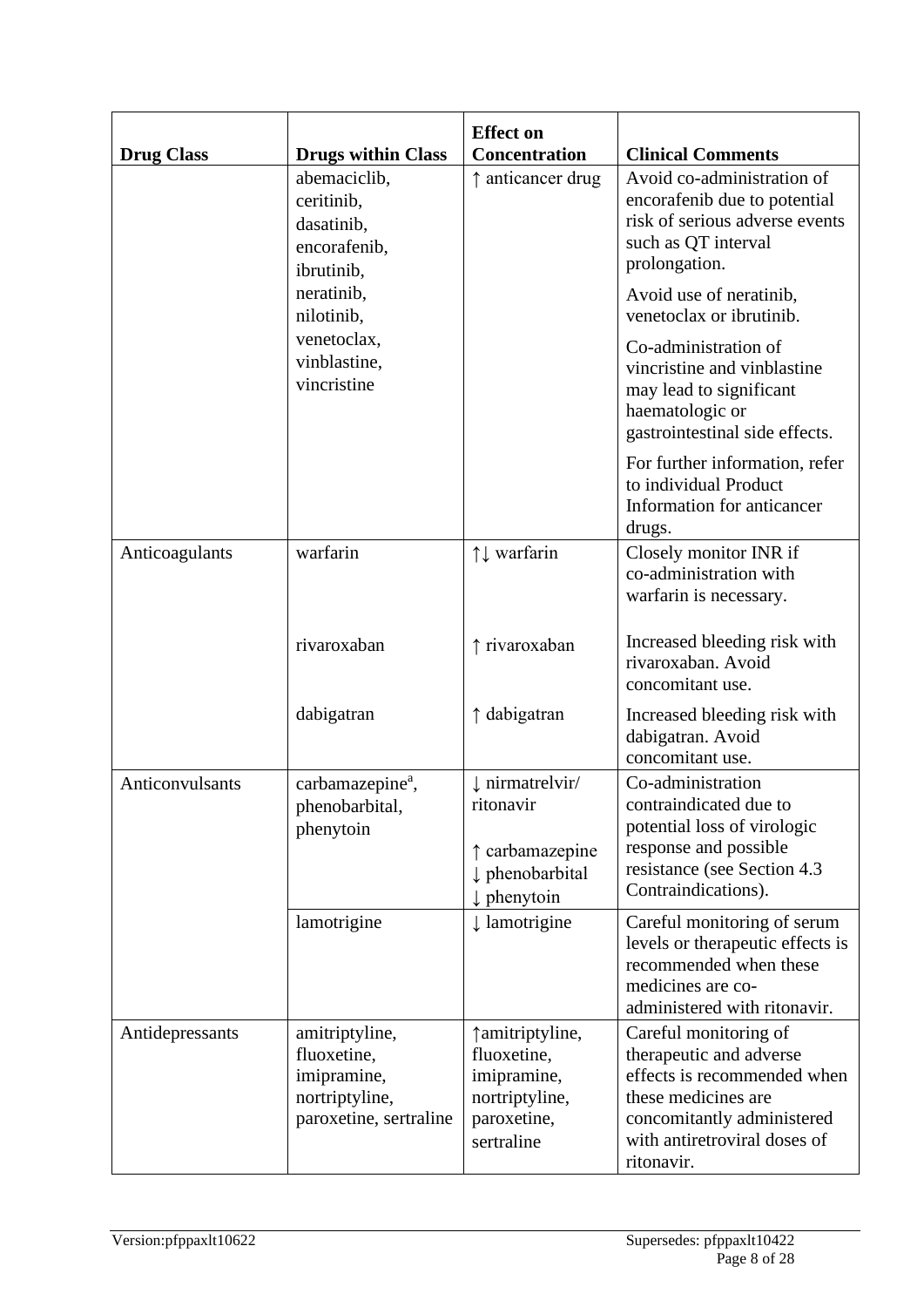| <b>Drug Class</b>               | <b>Drugs within Class</b>                                                                                             | <b>Effect on</b><br><b>Concentration</b>                                                                                                           | <b>Clinical Comments</b>                                                                                                                                                                                                                                                                                                                                                                                     |
|---------------------------------|-----------------------------------------------------------------------------------------------------------------------|----------------------------------------------------------------------------------------------------------------------------------------------------|--------------------------------------------------------------------------------------------------------------------------------------------------------------------------------------------------------------------------------------------------------------------------------------------------------------------------------------------------------------------------------------------------------------|
| Antifungals                     | voriconazole,                                                                                                         | voriconazole                                                                                                                                       | Avoid concomitant use of<br>voriconazole.                                                                                                                                                                                                                                                                                                                                                                    |
|                                 | ketoconazole,<br>isavuconazonium<br>sulfate,<br>itraconazole <sup>a</sup>                                             | ↑ ketoconazole<br>isavuconazonium<br>sulfate<br>↑ itraconazole<br>↑ nirmatrelvir/<br>ritonavir                                                     | Refer to ketoconazole,<br>isavuconazonium sulfate, and<br>itraconazole Product<br>Information for further<br>information.                                                                                                                                                                                                                                                                                    |
| Anti-gout                       | colchicine                                                                                                            | ↑ colchicine                                                                                                                                       | Co-administration<br>contraindicated due to<br>potential for serious and/or<br>life-threatening reactions in<br>patients with renal and/or<br>hepatic impairment (see<br>Section 4.3<br>Contraindications).                                                                                                                                                                                                  |
| Anti-HIV protease<br>inhibitors | atazanavir,<br>darunavir,<br>fosamprenavir,<br>saquinavir,<br>tipranavir                                              | ↑ protease<br>Inhibitor                                                                                                                            | For further information, refer<br>to the respective protease<br>inhibitors' Product<br>Information.<br>Patients on ritonavir-<br>containing HIV regimens<br>should continue their<br>treatment as indicated.<br>Monitor for increased<br>PAXLOVID or protease<br>inhibitor adverse events with<br>concomitant use of these<br>protease inhibitors (see<br>Section 4.2 Dose and method<br>of administration). |
| Anti-HIV                        | efavirenz,<br>maraviroc,<br>nevirapine,<br>raltegravir,<br>zidovudine,<br>bictegravir/<br>emtricitabine/<br>tenofovir | $\uparrow$ efavirenz<br>↑ maraviroc<br>$\downarrow$ raltegravir<br>I zidovudine<br>↑ bictegravir<br>$\leftrightarrow$ emtricitabine<br>↑ tenofovir | For further information, refer<br>to the respective anti-HIV<br>drugs' Product Information.                                                                                                                                                                                                                                                                                                                  |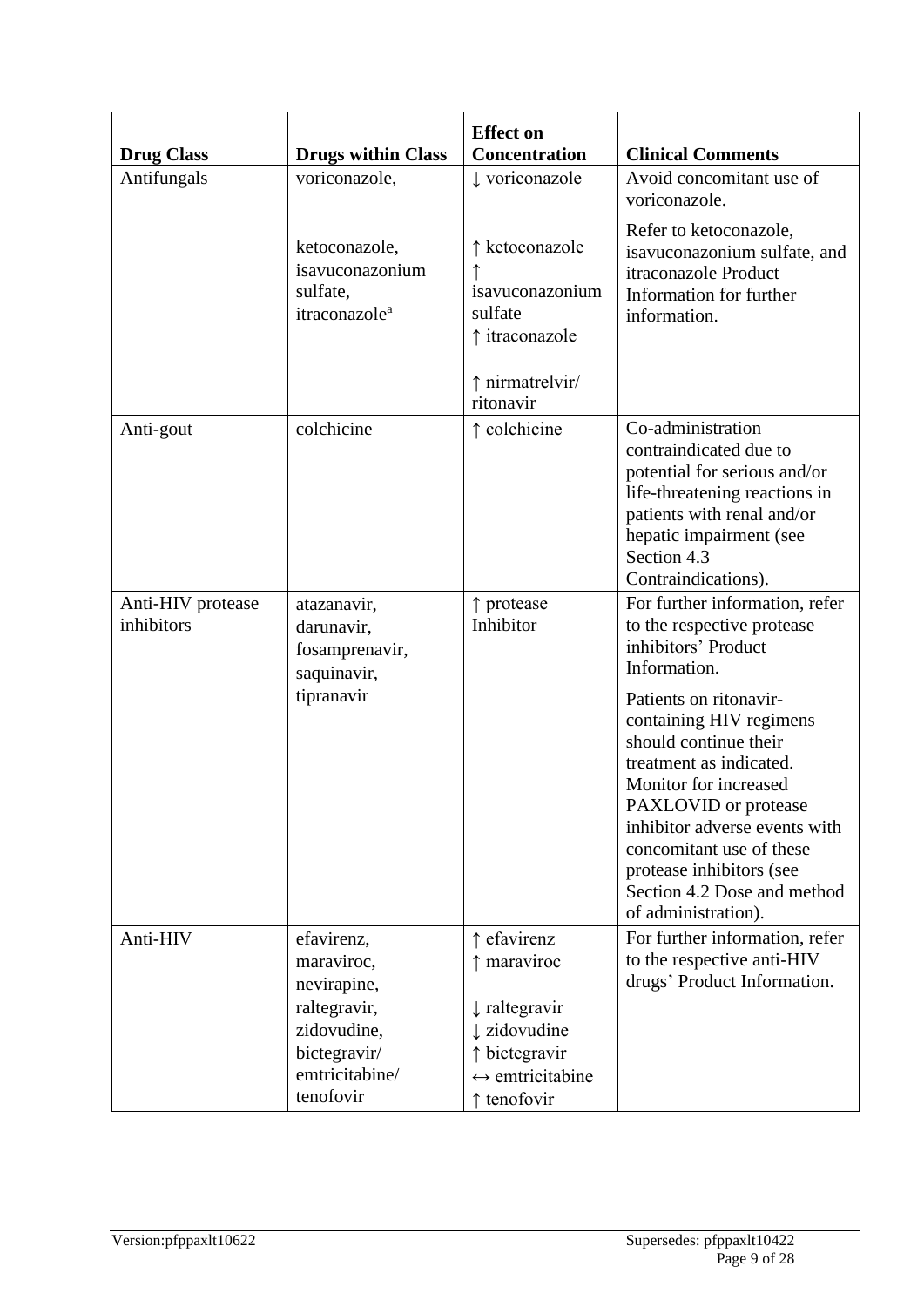| <b>Drug Class</b> | <b>Drugs within Class</b>       | <b>Effect on</b><br><b>Concentration</b> | <b>Clinical Comments</b>                                                                                                                                                                                                                      |
|-------------------|---------------------------------|------------------------------------------|-----------------------------------------------------------------------------------------------------------------------------------------------------------------------------------------------------------------------------------------------|
| Antihistamine     | loratadine                      | ↑loratadine                              | Careful monitoring of<br>therapeutic and adverse<br>effects is recommended when<br>loratadine is co-administered<br>with ritonavir.                                                                                                           |
| Anti-infective    | clarithromycin,<br>erythromycin | ↑ clarithromycin<br>↑ erythromycin       | Refer to the respective<br>Product Information for anti-<br>infective dose adjustment.                                                                                                                                                        |
|                   | atovaquone                      | <i><u><b>‡atovaquone</b></u></i>         | Careful monitoring of serum<br>levels or therapeutic effects is<br>recommended when<br>atovaquone is co-<br>administered with ritonavir.                                                                                                      |
| Antimycobacterial | rifampicin                      | uumatrelvir/<br>ritonavir                | Co-administration<br>contraindicated due to<br>potential loss of virologic<br>response and possible<br>resistance. Alternate<br>antimycobacterial drugs such<br>as rifabutin should be<br>considered (see Section 4.3)<br>Contraindications). |
| Antimycobacterial | rifabutin                       | ↑ rifabutin                              | Refer to rifabutin Product<br>Information for further<br>information on rifabutin dose<br>reduction.                                                                                                                                          |
| Antipsychotics    | lurasidone,<br>clozapine        | ↑ lurasidone<br>↑ clozapine              | Co-administration<br>contraindicated due to serious<br>and/or life-threatening<br>reactions such as cardiac<br>arrhythmias (see Section 4.3<br>Contraindications).                                                                            |
| Antipsychotics    | quetiapine                      | ↑ quetiapine                             | If co-administration is<br>necessary, reduce quetiapine<br>dose and monitor for<br>quetiapine-associated adverse<br>reactions. Refer to the<br>quetiapine Product<br>Information for<br>recommendations.                                      |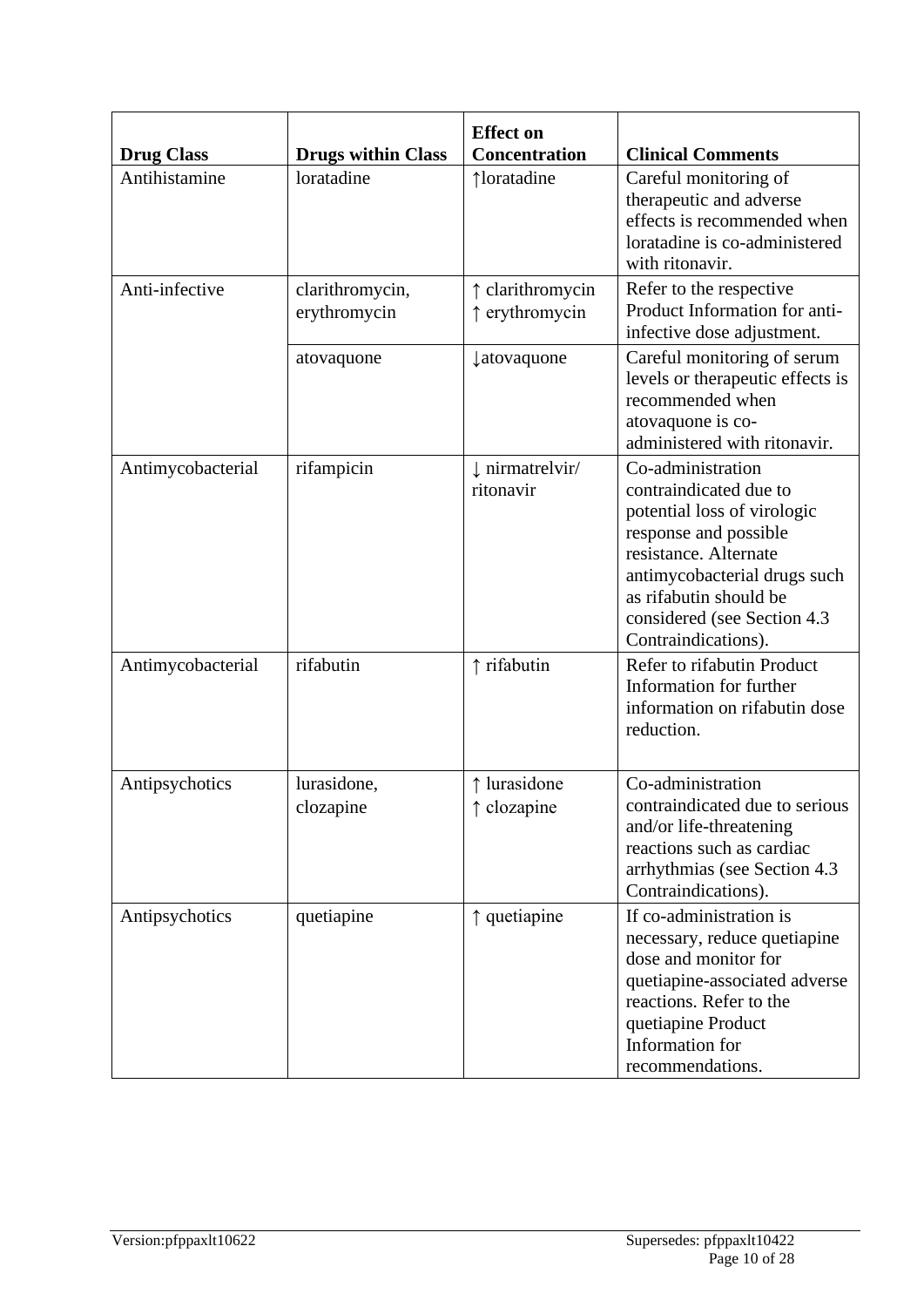| <b>Drug Class</b>                  | <b>Drugs within Class</b>                              | <b>Effect on</b><br>Concentration | <b>Clinical Comments</b>                                                                                                                                                           |
|------------------------------------|--------------------------------------------------------|-----------------------------------|------------------------------------------------------------------------------------------------------------------------------------------------------------------------------------|
|                                    | haloperidol,<br>risperidone                            | ↑haloperidol<br>↑risperidone      | Careful monitoring of<br>therapeutic and adverse<br>effects is recommended when<br>these medicines are<br>concomitantly administered<br>with antiretroviral doses of<br>ritonavir. |
| Calcium channel<br>blockers        | amlodipine,<br>diltiazem,<br>felodipine,<br>nifedipine | ↑ calcium channel<br>blocker      | Caution is warranted and<br>clinical monitoring of patients<br>is recommended. A dose<br>decrease may be needed for<br>these drugs when<br>co-administered with<br>PAXLOVID.       |
|                                    |                                                        |                                   | If co-administered, refer to<br>individual Product<br>Information for calcium<br>channel blocker for further<br>information.                                                       |
| Cardiac glycosides                 | digoxin                                                | ↑ digoxin                         | Caution should be exercised<br>when co-administering<br>PAXLOVID with digoxin,<br>with appropriate monitoring<br>of serum digoxin levels.                                          |
|                                    |                                                        |                                   | Refer to the digoxin Product<br>Information for further<br>information.                                                                                                            |
| Endothelin receptor<br>Antagonists | bosentan                                               | $\uparrow$ bosentan               | Discontinue use of bosentan<br>at least 36 hours prior to<br>initiation of PAXLOVID.                                                                                               |
|                                    |                                                        |                                   | Refer to the bosentan Product<br>Information for further<br>information.                                                                                                           |
|                                    | riociguat                                              | $\uparrow$ riociguat              | Co-administration of<br>riociguat with PAXLOVID is<br>not recommended (refer to<br>riociguat Product<br>Information).                                                              |
| Ergot derivatives                  | ergometrine                                            | $\uparrow$ ergometrine            | Co-administration of<br>ergometrine with<br>PAXLOVID is<br>contraindicated (see Section<br>4.3 Contraindications).                                                                 |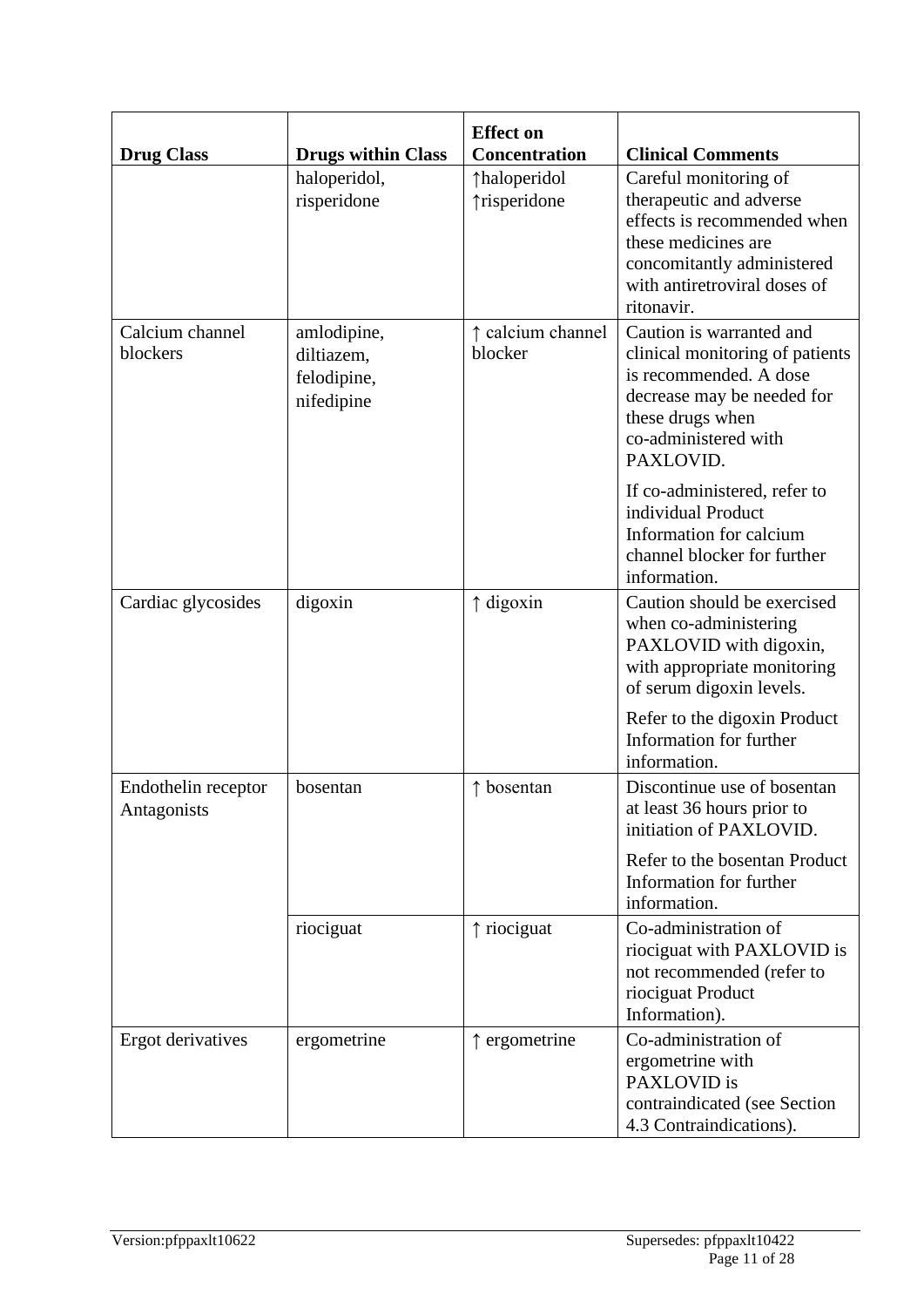|                                         |                                              | <b>Effect on</b>                        |                                                                                                                                                                                                                                                            |
|-----------------------------------------|----------------------------------------------|-----------------------------------------|------------------------------------------------------------------------------------------------------------------------------------------------------------------------------------------------------------------------------------------------------------|
| <b>Drug Class</b>                       | <b>Drugs within Class</b>                    | <b>Concentration</b>                    | <b>Clinical Comments</b>                                                                                                                                                                                                                                   |
| Hepatitis C direct<br>acting antivirals | glecaprevir/<br>pibrentasvir                 | ↑ antiviral                             | It is not recommended to<br>co-administer ritonavir with<br>glecaprevir/pibrentasvir.                                                                                                                                                                      |
|                                         | sofosbuvir/<br>velpatasvir/<br>voxilaprevir  |                                         | Refer to the<br>sofosbuvir/velpatasvir/voxila<br>previr Product Information<br>for further information.                                                                                                                                                    |
|                                         |                                              |                                         | Patients on<br>ritonavir-containing HCV<br>regimens should continue<br>their treatment as indicated.<br>Monitor for increased<br>PAXLOVID or HCV drug<br>adverse events with<br>concomitant use (see Section<br>4.2 Dose and method of<br>administration). |
| Herbal products                         | St. John's Wort<br>(hypericum<br>perforatum) | $\downarrow$ nirmatrelvir/<br>ritonavir | Co-administration<br>contraindicated due to<br>potential loss of virologic<br>response and possible<br>resistance (see Section 4.3)<br>Contraindications).                                                                                                 |
| HMG-CoA<br>reductase inhibitors         | simvastatin                                  | $\uparrow$ simvastatin                  | Co-administration<br>contraindicated due to<br>potential for myopathy<br>including rhabdomyolysis<br>(see Section 4.3)<br>Contraindications).<br>Discontinue use of<br>simvastatin at least 12 hours<br>prior to initiation of<br>PAXLOVID.                |
|                                         | atorvastatin,<br>rosuvastatin                | $\uparrow$ atorvastatin<br>rosuvastatin | Consider temporary<br>discontinuation of<br>atorvastatin and rosuvastatin<br>during treatment with<br>PAXLOVID.                                                                                                                                            |
| Hormonal<br>contraceptive               | ethinylestradiol                             | t ethinylestradiol                      | An additional, non-hormonal<br>method of contraception<br>should be considered.                                                                                                                                                                            |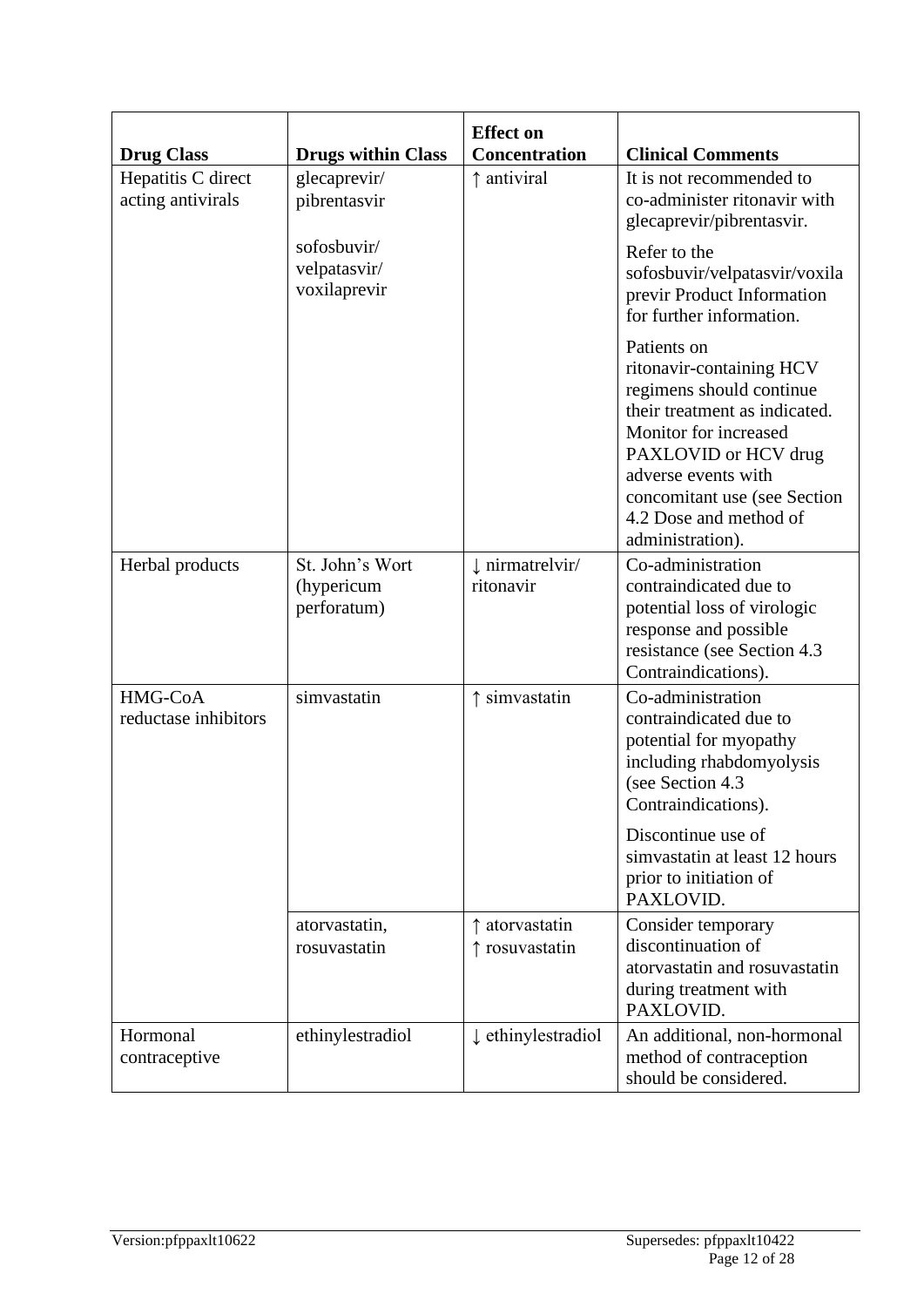| <b>Drug Class</b>                           | <b>Drugs within Class</b>                   | <b>Effect on</b><br><b>Concentration</b>  | <b>Clinical Comments</b>                                                                                                                                                                                                                                                            |
|---------------------------------------------|---------------------------------------------|-------------------------------------------|-------------------------------------------------------------------------------------------------------------------------------------------------------------------------------------------------------------------------------------------------------------------------------------|
| Immunosuppressants                          | ciclosporin,<br>tacrolimus,<br>sirolimus,   | ciclosporin<br>↑ tacrolimus<br>sirolimus  | Therapeutic concentration<br>monitoring is recommended<br>for immunosuppressants.                                                                                                                                                                                                   |
|                                             | everolimus                                  | <b>teverolimus</b>                        | Avoid use of PAXLOVID<br>when close monitoring of<br>immunosuppressant serum<br>concentrations is not feasible.                                                                                                                                                                     |
|                                             |                                             |                                           | Avoid concomitant use of<br>sirolimus and PAXLOVID.                                                                                                                                                                                                                                 |
|                                             |                                             |                                           | If co-administered, refer to<br>individual Product<br>Information for<br>immunosuppressant for<br>further information.                                                                                                                                                              |
| Long-acting<br>beta-adrenoceptor<br>agonist | salmeterol                                  | salmeterol                                | Co-administration is not<br>recommended. The<br>combination may result in<br>increased risk of<br>cardiovascular adverse events<br>associated with salmeterol,<br>including QT prolongation,<br>palpitations, and sinus<br>tachycardia.                                             |
| PDE5 inhibitor                              | sildenafil                                  | ↑ sildenafil                              | Co-administration<br>contraindicated due to the<br>potential for sildenafil<br>associated adverse events,<br>including visual<br>abnormalities hypotension,<br>prolonged erection, and<br>syncope (see Section 4.3)<br>Contraindications).                                          |
|                                             | avanafil,<br>tadalafil,<br>vardenafil       | ↑ avanafil<br>↑ tadalafil<br>↑ vardenafil | Concomitant use with<br>PAXLOVID is<br>contraindicated (see section<br>4.3 Contraindications).                                                                                                                                                                                      |
| Sedative/hypnotics                          | midazolam<br>(administered<br>parenterally) | ↑ midazolam                               | Co-administration of<br>midazolam (parenteral)<br>should be done in a setting<br>which ensures close clinical<br>monitoring and appropriate<br>medical management in case<br>of respiratory depression<br>and/or prolonged sedation.<br>Dosage reduction for<br>midazolam should be |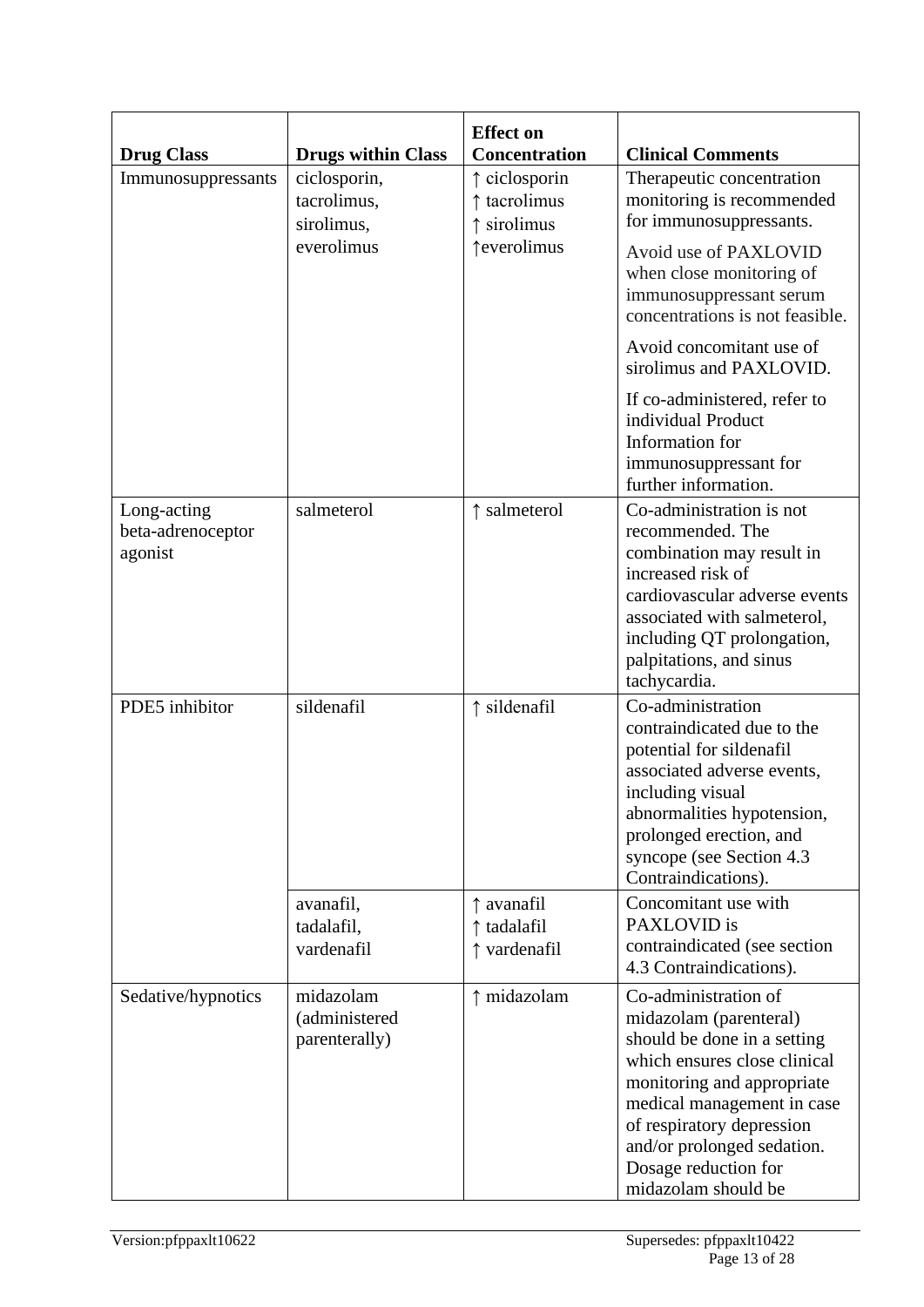| <b>Drug Class</b>           | <b>Drugs within Class</b>                                                                              | <b>Effect on</b><br>Concentration                                        | <b>Clinical Comments</b>                                                                                                                                                       |
|-----------------------------|--------------------------------------------------------------------------------------------------------|--------------------------------------------------------------------------|--------------------------------------------------------------------------------------------------------------------------------------------------------------------------------|
|                             |                                                                                                        |                                                                          | considered, especially if more<br>than a single dose of<br>midazolam is administered.<br>Refer to the midazolam<br>Product Information for<br>further information.             |
|                             | diazepam                                                                                               | ↑ diazepam                                                               | Co-administration diazepam<br>with ritonavir is<br>contraindicated (see section<br>4.3 Contraindications)                                                                      |
|                             | alprazolam                                                                                             | ↑ alprazolam                                                             | Caution is warranted during<br>the first several days when<br>alprazolam is co-administered<br>with ritonavir before<br>induction of alprazolam<br>metabolism develops.        |
|                             | triazolam                                                                                              | ↑triazolam                                                               | Co-administration of<br>triazolam with ritonavir is<br>contraindicated (see section<br>4.3 Contraindications)                                                                  |
|                             | clonazepam                                                                                             | ↑clonazepam                                                              | Co-administration with<br>ritonavir will likely increase<br>plasma concentrations of<br>clonazepam and can increase<br>risk of extreme sedation and<br>respiratory depression. |
| Sleeping agent              | zolpidem                                                                                               | $\uparrow$ zolpidem                                                      | Zolpidem and ritonavir may<br>be co-administered with<br>careful monitoring for<br>excessive sedative effects.                                                                 |
| Smoking cessation           | bupropion                                                                                              | $\downarrow$ bupropion and<br>active metabolite<br>hydroxy-<br>bupropion | Monitor for an adequate<br>clinical response to<br>bupropion.                                                                                                                  |
| Systemic<br>corticosteroids | betamethasone,<br>budesonide,<br>dexamethasone,<br>methylprednisolone,<br>prednisone,<br>triamcinolone | ↑ corticosteroid                                                         | Increased risk for Cushing's<br>syndrome and adrenal<br>suppression. Alternative<br>corticosteroids including<br>beclomethasone and<br>prednisolone should be<br>considered.   |

a. See Pharmacokinetics, Drug Interaction Studies Conducted with Nirmatrelvir and Ritonavir (12.3).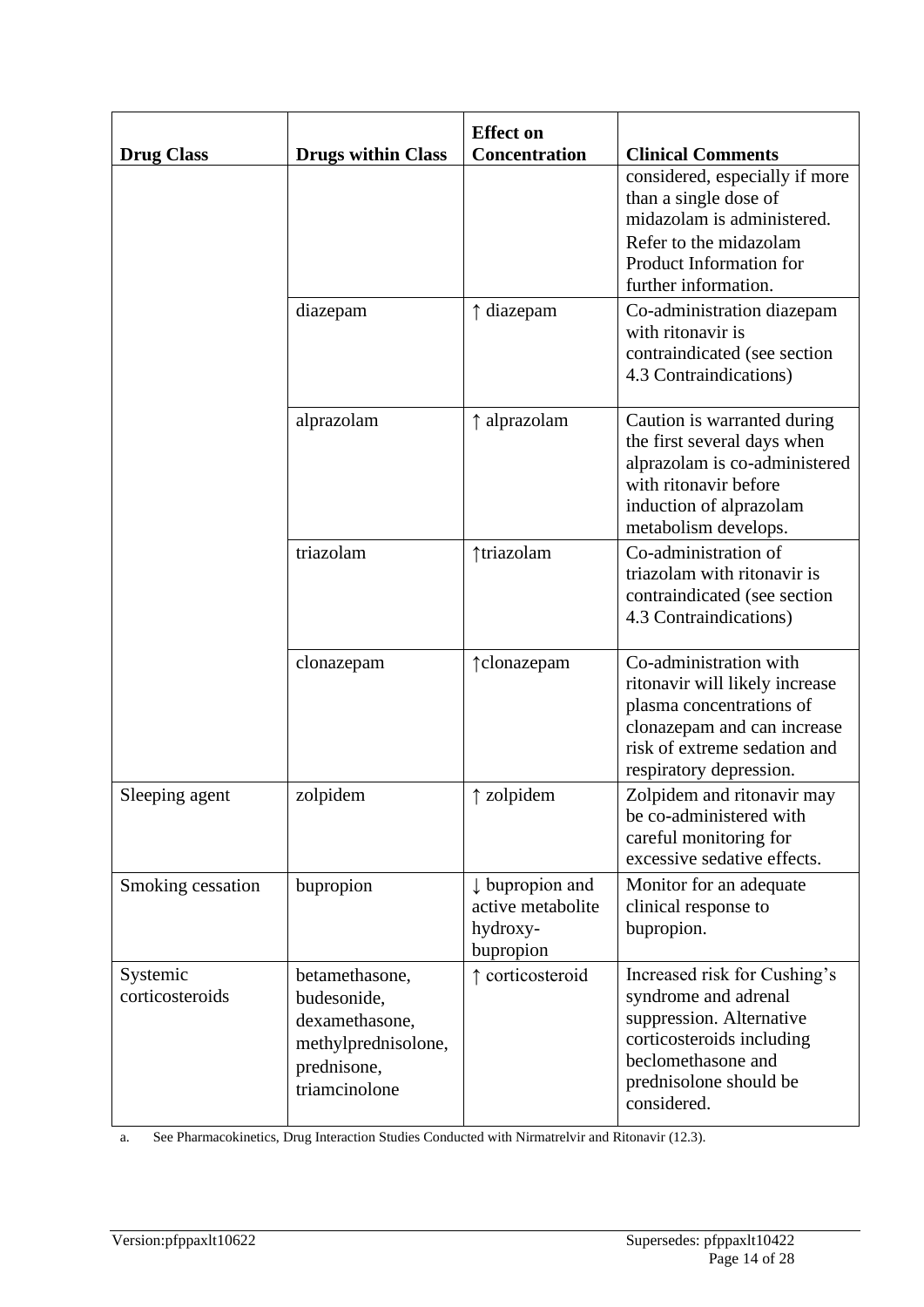# **4.6 Fertility, pregnancy and lactation**

# **Effects on fertility**

There are no human data on the effect of PAXLOVID on fertility.

# **Nirmatrelvir**

No human data on the effect of nirmatrelvir on fertility are available.

There were no nirmatrelvir-related effects on fertility and reproductive performance in male and female rats treated orally at doses up to 1,000 mg/kg/day for 14 days before mating, resulting in systemic exposure approximately 7 times the human exposure based on unbound AUC at the recommended clinical dose.

### **Ritonavir**

There are no human data on the effect of ritonavir on fertility. Ritonavir produced no effects on fertility in rats.

### **Use in pregnancy – Category B3**

PAXLOVID is not recommended during pregnancy and in women of childbearing potential not using contraception.

There are no human data on the use of PAXLOVID during pregnancy to evaluate the drug-associated risk of adverse developmental outcomes; women of childbearing potential should avoid becoming pregnant during treatment and until after 7 days after stopping PAXLOVID.

# **Nirmatrelvir**

The potential embryo-fetal toxicity of nirmatrelvir was evaluated in rats and rabbits. There was no nirmatrelvir-related effect on rat embryo-fetal development up to the highest dose of 1,000 mg/kg/day (12 times the human exposure based on unbound AUC at the recommended clinical dose). In the rabbit embryo-fetal development study, adverse nirmatrelvir-related lower fetal body weights (9% decrease) were observed at the highest dose of 1,000 mg/kg/day (25 times the human exposure based on unbound AUC at the recommended clinical dose) in the presence of low magnitude effects on maternal body weight change and food consumption. These findings were not present at the intermediate dose of 300 mg/kg/day ( $10x/2.8x$  C<sub>max</sub>/AUC<sub>24</sub> over the predicted clinical exposure).

# **Ritonavir**

Use of ritonavir may reduce the efficacy of combined hormonal contraceptives. Patients using combined hormonal contraceptives should be advised to use an effective alternative contraceptive method or an additional barrier method of contraception during treatment with PAXLOVID, and during a menstrual cycle after stopping PAXLOVID (see Section 4.5 Interactions with other medicines and other forms of interactions).

A large number of pregnant women exposed to ritonavir during pregnancy indicate no increase in the rate of birth defects compared to rates observed in population-based birth defect surveillance systems.

No treatment-related malformations were observed when ritonavir was administered orally to pregnant rats or rabbits. Developmental toxicity observed in rats (early resorptions, decreased fetal body weight and ossification delays and developmental variations) occurred at a maternally toxic dosage of 75 mg/kg/day. A slight increase in the incidence of cryptorchidism was also noted in rats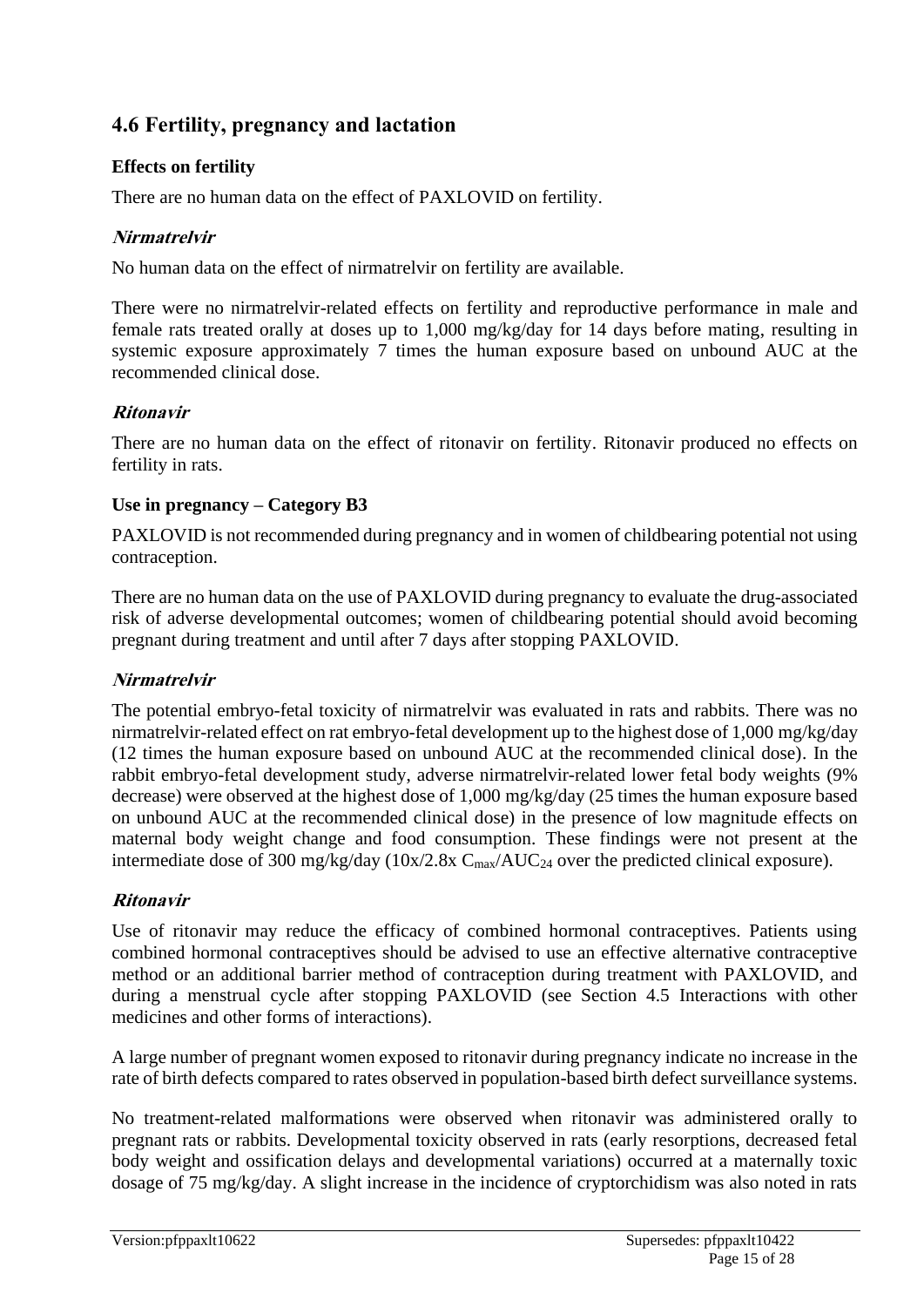given 35 mg/kg/day. Developmental toxicity observed in rabbits (resorptions, decreased litter size and decreased fetal weights) also occurred at a maternally toxic dosage of 110 mg/kg/day. There are, however, no adequate and well-controlled studies in pregnant women. Because animal reproduction studies are not always predictive of human response, this drug should be used during pregnancy only if clearly needed.

# **Use in lactation**

There are no available data on the presence of nirmatrelvir in human or animal milk, the effects on the breastfed infant, or the effects on milk production.

Limited published data reports that ritonavir is present in human milk. There is no information on the effects of ritonavir on the breast-fed newborn/infant or the effects of the medicinal product on milk production. A risk to the newborn/infant cannot be excluded.

Breast-feeding should be discontinued during treatment with PAXLOVID and for 7 days after the last dose of PAXLOVID.

# **4.7 Effects on ability to drive and use machines**

The effects of this medicine on a person's ability to drive and use machines were not assessed as part of its registration.

# **4.8 Adverse effects (undesirable effects)**

The safety of PAXLOVID is based on data from Study C4671005 (EPIC-HR), a Phase 2/3 randomised, placebo-controlled trial in non-hospitalised adult participants with a laboratory confirmed diagnosis of SARS-CoV-2 infection (see Section 5.1 Pharmacodynamic properties, Clinical trials). A total of 2,224 symptomatic adult subjects 18 years of age and older who are at high risk of developing severe COVID-19 illness received at least one dose of either PAXLOVID  $(n=1,109)$  or placebo  $(n=1,115)$ .

Adverse events were those reported while subjects were on study medication and through Day 34 after initiating study treatment. PAXLOVID [300 mg nirmatrelvir with 100 mg ritonavir] or placebo were to be taken twice daily for 5 days.

Adverse events (all grades regardless of causality) in the PAXLOVID group are presented in Table 4. The most commonly reported adverse events reported during treatment with PAXLOVID and through day 34 after initiating study treatment were dysgeusia, diarrhoea, headache and vomiting. Also refer to Table 5. The proportions of subjects who discontinued treatment due to an adverse event were 23 (2.1%) in the PAXLOVID group and 47 (4.2%) in the placebo group. The proportion of subjects with serious adverse events were 18 (1.6%) and 74 (6.6%) in the PAXLOVID group and in the placebo group, respectively.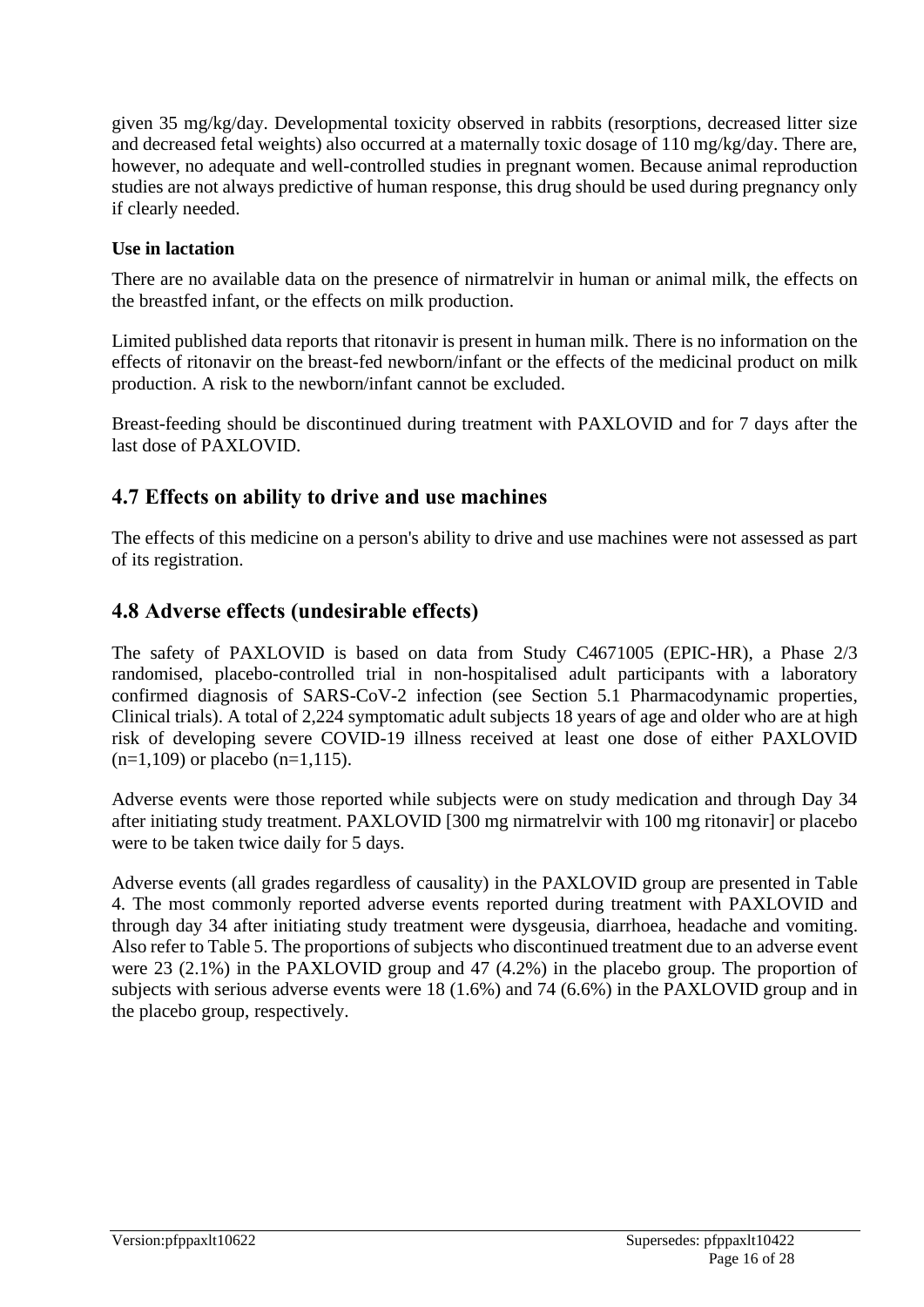**Table 4: Summary of Treatment-Emergent Adverse Events (All Causalities) Reported by ≥1% Patients in the Treatment Group or with ≥5 Subject Difference in Incidence or at Greater Frequency in the Treatment Group than the Placebo Group**

|                                              | Nirmatrelvir 300 mg/    | <b>Placebo</b>              |
|----------------------------------------------|-------------------------|-----------------------------|
|                                              | <b>Ritonavir 100 mg</b> | $n\left(\frac{0}{0}\right)$ |
|                                              | $\mathbf{n}(\%)$        |                             |
| <b>Number of Participants</b>                | $n=1109$                | $n=1115$                    |
| Participants with events                     | 251(22.6)               | 266(23.9)                   |
| <b>Gastrointestinal disorders</b>            |                         |                             |
| Diarrhoea                                    | 34(3.1)                 | 18(1.6)                     |
| Vomiting                                     | 12(1.1)                 | 9(0.8)                      |
| <b>Vascular disorders</b>                    |                         |                             |
| Hypertension                                 | 7(0.6)                  | 2(0.2)                      |
| <b>Musculoskeletal and connective tissue</b> |                         |                             |
| disorders                                    |                         |                             |
| Myalgia                                      | 7(0.6)                  | 2(0.2)                      |
| <b>Nervous System disorders</b>              |                         |                             |
| Dysgeusia                                    | 62(5.6)                 | 3(0.3)                      |
| Headache                                     | 15(1.4)                 | 14(1.3)                     |

The adverse reactions in the Table below are listed below by system organ class and frequency. Frequencies are defined as follows: Very common ( $\geq 1/10$ ); common ( $\geq 1/100$  to < 1/10); uncommon  $(\geq 1/1,000 \text{ to } 1/100)$ ; rare  $(\geq 1/10,000 \text{ to } 1/1,000)$ ; not known (frequency cannot be estimated from the available data).

**Table 5: Frequency of Adverse Reactions by System Organ Class Reported by ≥1% Patients in the Treatment Group or with ≥5 Subject Difference in Incidence or at a Greater Frequency than the Placebo Group**

| <b>System organ class</b>                          | <b>Frequency category</b> | <b>Adverse reactions</b> |
|----------------------------------------------------|---------------------------|--------------------------|
| Gastrointestinal disorders                         | Common                    | Diarrhoea, Vomiting      |
| Musculoskeletal and connective tissue<br>disorders | Uncommon                  | Myalgia                  |
| Nervous system disorders                           | Common                    | Dysgeusia, Headache      |
| Vascular disorders                                 | <b>Uncommon</b>           | Hypertension             |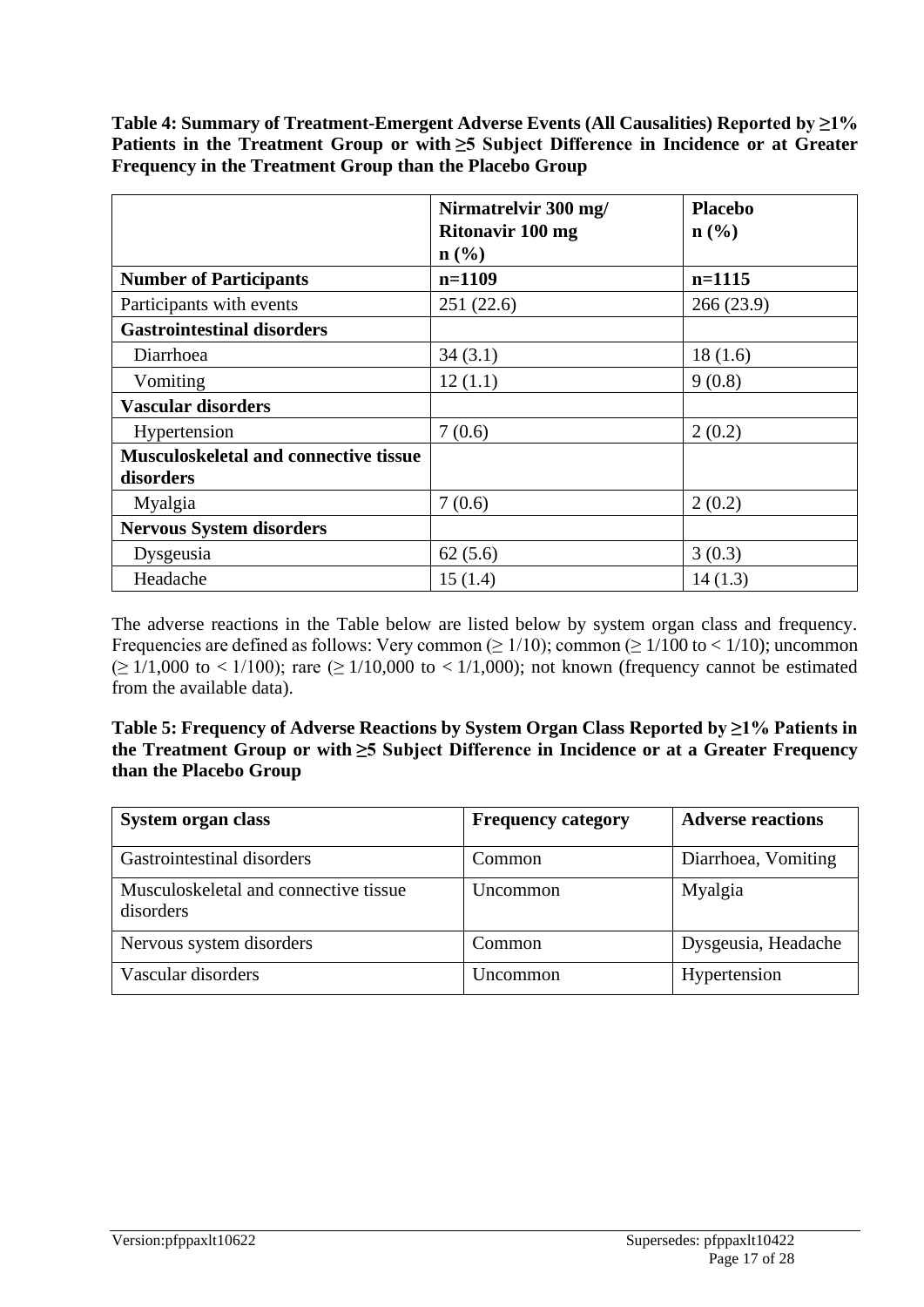### **Post-marketing experience**

Immune system disorders: Hypersensitivity

Gastrointestinal disorders: Nausea, abdominal pain

General disorders and administration site conditions: Malaise

#### **Reporting suspected adverse effects**

Reporting suspected adverse reactions after registration of the medicinal product is important. It allows continued monitoring of the benefit-risk balance of the medicinal product. Healthcare professionals are asked to report any suspected adverse reactions at [www.tga.gov.au/reporting](http://www.tga.gov.au/reporting-problems)[problems.](http://www.tga.gov.au/reporting-problems)

# **4.9 Overdose**

Treatment of overdose with PAXLOVID should consist of general supportive measures including monitoring of vital signs and observation of the clinical status of the patient. There is no specific antidote for overdose with PAXLOVID.

For information on the management of overdose, contact the Poisons Information Centre on 13 11 26 (Australia).

# **5. PHARMACOLOGICAL PROPERTIES**

# **5.1 Pharmacodynamic properties**

#### **Mechanism of action**

Nirmatrelvir is a peptidomimetic inhibitor of the SARS-CoV-2 main protease (Mpro), also referred to as 3C-like protease (3CLpro) or nsp5 protease. Inhibition of SARS-CoV-2 Mpro renders the protein incapable of processing polyprotein precursors which leads to the prevention of viral replication. Nirmatrelvir was shown to be an inhibitor of SARS-CoV-2 Mpro (Ki=3.1 nM, or  $IC_{50}=19.2$  nM) in a biochemical enzymatic assay. Nirmatrelvir was found to bind directly to the SARS-CoV-2 Mpro active site by X-ray crystallography.

Ritonavir inhibits the CYP3A-mediated metabolism of nirmatrelvir, thereby providing increased plasma concentrations of nirmatrelvir.

# **Antiviral activity**

Nirmatrelvir exhibited antiviral activity against SARS-CoV-2 infection of dNHBE cells, a primary human lung alveolar epithelial cell line ( $EC_{50}$  value of 61.8 nM and  $EC_{90}$  value of 181 nM) after 3 days of drug exposure. Nirmatrelvir had similar cell culture antiviral activity ( $EC_{50}$  values in the low nanomolar range ≤3-fold relative to USA-WA1/2020) against SARS-CoV-2 isolates belonging to the Alpha (B.1.1.7/isolate hCoV-19/England/204820464/2020), Gamma (P.1/isolate hCoV-19/Japan/TY7-503/2021), Delta (B.1.617.2/ isolate PFECOV0001) Lambda (C.37/isolate hCoV-19/Peru/un-CDC-2-4069945/2021) and Mu (B.1.621.1/isolate PFECOV0005) variants. The Beta (B.1.351/isolate hCoV-19/USA/MD-HP01542) variant was the least susceptible tested variant with approximately 4-fold reduced susceptibility relative to the USA-WA1/2020 isolate.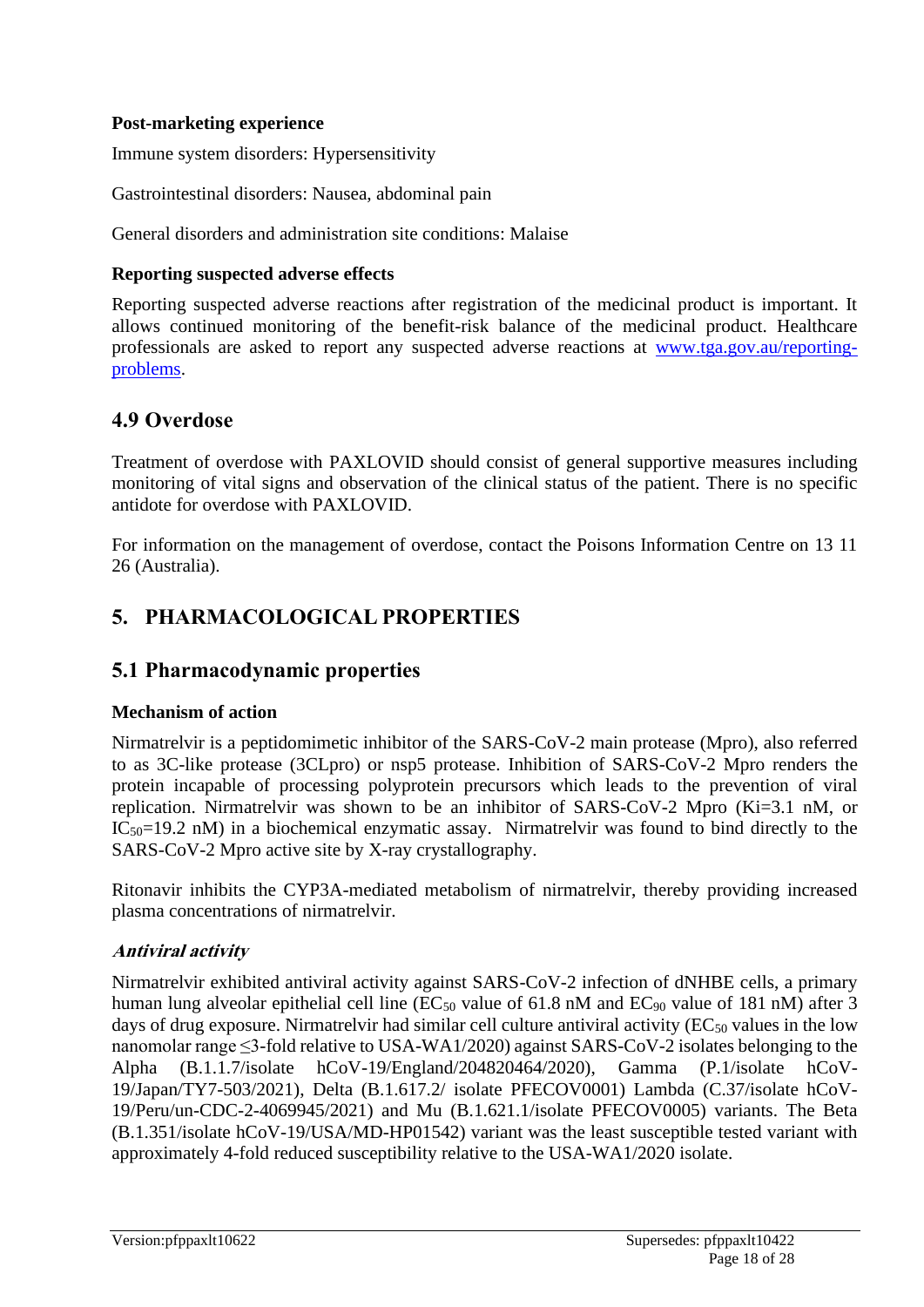Nirmatrelvir showed antiviral activity in different assays than those used for the other VoCs against the Omicron variant with  $IC_{50}$  values of 70 nM and 23 nM in the HeLa-ACE2 and Vero-TMPRSS cells compared to the SARS-CoV-2 USA-WA1/2020 strain which had  $IC_{50}$  values of 207 nM and 38 nM in the same cell lines, respectively, using an immunostaining-based method.

### **In vivo antiviral activity**

Nirmatrelvir showed antiviral activity in two mouse strains with reduction in lung viral titre and amelioration of disease (weight loss and lung pathology).

#### *Resistance*

No information on antiviral resistance is currently available. Studies to evaluate selection of resistance to nirmatrelvir with SARS-CoV-2 in cell culture and clinical studies have not been completed. Only i*n vitro* resistance selection study with murine hepatitis virus (MHV) -Mpro is available. It showed a 4.4 to 5 fold decrease in nirmatrelvir susceptibility against mutant viruses with 5 mutations (Pro55Leu, Ser144Ala, Thr129Met, Thr50Lys, Pro15Ala) in the MHV-Mpro following 10 passages in cell culture. The relevance for this to SARS-CoV-2 is not known. Higher concentration of  $50 \times EC_{50}$  failed to produce virus.

### **Pharmacodynamic effects**

### **Cardiac electrophysiology**

No clinically relevant effect of nirmatrelvir on QTcF interval was observed in a double blind, randomised, placebo-controlled, cross-over study in 10 healthy adults. The model predicted upper bound of 90% CI for baseline and ritonavir adjusted QTcF estimate was 1.96 ms at approximately 4 fold higher concentration than the mean steady-state peak concentration after a therapeutic dose of nirmatrelvir/ritonavir 300 mg/100 mg.

# **Clinical trials**

# **Evaluation of Protease Inhibition for COVID-19 - High-Risk Patients (EPIC-HR)**

The efficacy of PAXLOVID is based on the analysis of EPIC-HR, a Phase 2/3, randomised, doubleblind, placebo-controlled study in non-hospitalised symptomatic adult participants with a confirmed diagnosis of SARS-CoV-2 infection.

Eligible participants were 18 years of age and older with at least 1 of the following risk factors for progression to severe disease: diabetes, overweight (BMI > 25), chronic lung disease (including asthma), chronic kidney disease, current smoker, immunosuppressive disease or immunosuppressive treatment, cardiovascular disease, hypertension, diabetes, sickle cell disease, neurodevelopmental disorders, active cancer or medically-related technological dependence, or were 60 years of age and older regardless of comorbidities. The study excluded individuals with a known history of prior COVID-19 infection or vaccination. Participants with COVID-19 symptom onset of  $\leq 5$  days were included in the study.

The primary efficacy endpoint is the proportion of participants with COVID-19 related hospitalisation or death from any cause through Day 28. The analysis was conducted in the modified intent-to-treat (mITT) analysis set (all treated participants with onset of symptoms  $\leq$  3 days at baseline did not receive nor were expected to receive COVID-19 therapeutic monoclonal antibody (mAb) treatment, the mITT1 analysis set (all treated subjects with onset of symptoms  $\leq$ 5 days who at baseline did not receive nor were expected to receive COVID-19 therapeutic mAb treatment), and the mITT2 analysis set (all treated subjects with onset of symptoms ≤5 days).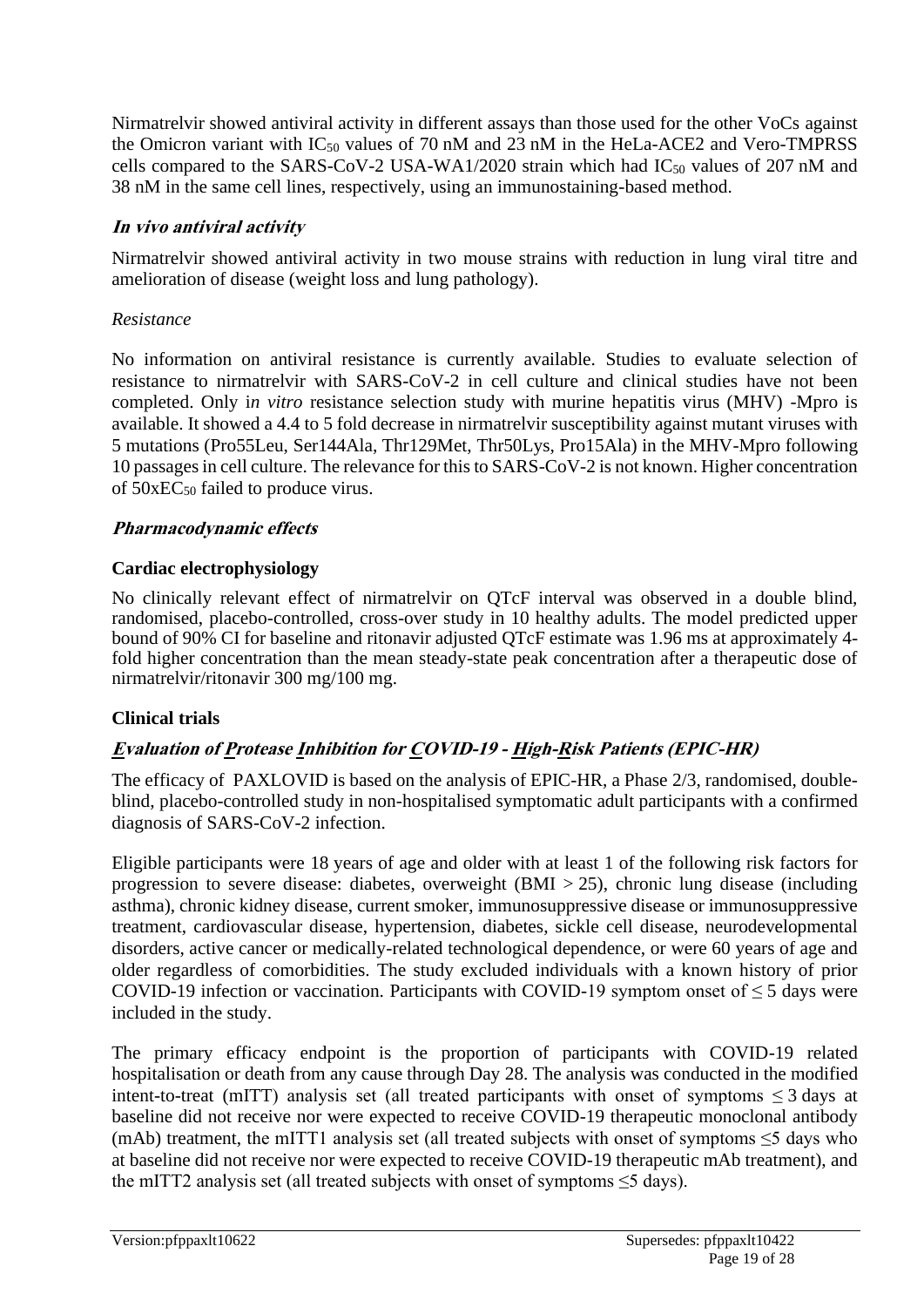A total of 2,246 participants were randomised to receive either PAXLOVID or placebo. At baseline, mean age was 46 years with 51% were male; 72% were White, 5% were Black, and 14% were Asian; 45% were Hispanic or Latino; 66% of subjects had onset of symptoms ≤3 days from initiation of study treatment; 47% of subjects were serological negative at baseline; the mean (SD) baseline viral load was 4.63 log<sub>10</sub> copies/mL (2.87); 26% of subjects had a baseline viral load of >10^7 (units); 6% of participants either received or were expected to receive COVID-19 therapeutic monoclonal antibody treatment at the time of randomisation and were excluded from the mITT and mITT1 analyses.

The baseline demographic and disease characteristics were balanced between the PAXLOVID and placebo groups.

At the primary completion date (PCD) analysis, 697 (62.2%) participants in the PAXLOVID group and 682 (60.6%) participants in the placebo group were included in the mITT analysis set. The event rate of a COVID-19-related hospitalisation or death from any cause through Day 28 in the mITT analysis set in participants who received treatment within 3 days of symptom onset was 44/682 (6.45%) in the placebo group, and 5/697 (0.72%) in the PAXLOVID group. The PAXLOVID group showed a 5.81% (95% CI: -7.78% to -3.84; p<0.0001) absolute reduction, or 88.9% relative reduction in primary endpoint events compared to placebo. No deaths were reported in the PAXLOVID group compared with 9 deaths in the placebo group.

Table 6 provides results of the primary endpoint in mITT1 analysis population. For the primary endpoint, the relative risk reduction in the mITT1 analysis population for PAXLOVID compared to placebo was 88% (95% CI: 75%, 94%).

#### **Table 6: Efficacy Results in Non-Hospitalised Adults with COVID-19 Dosed within 5 Days of Symptom Onset who Did not Receive COVID-19 Monoclonal Antibody Treatment at Baseline (mITT1 Analysis Set)**

|                                                                         | <b>PAXLOVID</b>          | <b>Placebo</b> |  |
|-------------------------------------------------------------------------|--------------------------|----------------|--|
|                                                                         | $(N=1,039)$              | $(N=1,046)$    |  |
| COVID-19 related hospitalisation or death from any cause through Day 28 |                          |                |  |
| $n$ (%)                                                                 | $8(0.8\%)$               | 66 (6.3%)      |  |
|                                                                         |                          |                |  |
| Reduction relative to placebo <sup>a</sup> [95% CI], %                  | $-5.62$ $(-7.21, -4.03)$ |                |  |
| All-cause mortality through Day 28, %                                   |                          | $12(1.1\%)$    |  |

Abbreviations: CI=confidence interval.

The determination of primary efficacy was based on a planned interim analysis of 774 subjects in mITT population. The estimated risk reduction was -6.3% with a 95% CI of (-9.0%, -3.6%) and 2-sided p-value <0.0001.

a. The estimated cumulative proportion of participants hospitalised or death by Day 28 was calculated for each treatment group using the Kaplan-Meier method, where subjects without hospitalization and death status through Day 28 were censored at the time of study discontinuation.

Consistent results were observed in the mITT and mITT2 analysis populations. A total of 1,379 subjects were included in the mITT analysis population. The event rates were 5/697 (0.72%) in the PAXLOVID group, and 44/682 (6.45%) in the placebo group. The primary SARS-CoV-2 variant across both treatment arms was Delta (98%), including clades 21J, 21A, and 21I.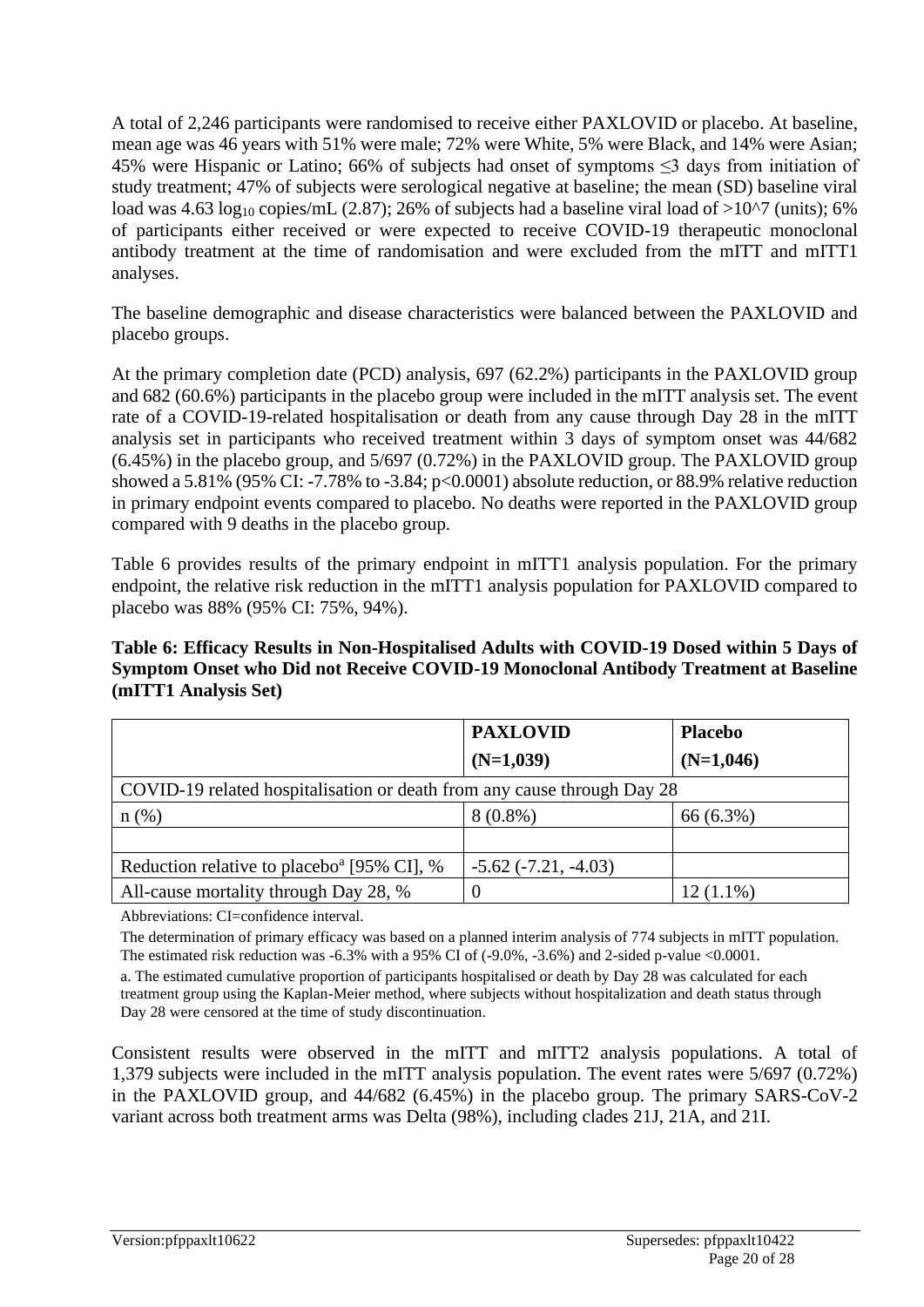Relative to placebo, PAXLOVID treatment was associated with an approximately 0.9 log<sub>10</sub> copies/mL greater decline in viral RNA levels in nasopharyngeal samples through Day 5, with similar results observed in the mITT, mITT1, and mITT2 analysis populations.

Similar trends have been observed across subgroups of subjects (see Figure 1). These subgroup analyses are considered exploratory.

**Figure 1: Adults with COVID-19 Dosed within 5 Days of Symptom Onset with COVID-19 Related Hospitalisation or Death from Any Cause Through Day 28**

| Category                                                  |                          | PF-07321332 300 mg + Ritonavir 100 mg<br>n/N | Placebo<br>n/N | Difference in % (95% CI)        |
|-----------------------------------------------------------|--------------------------|----------------------------------------------|----------------|---------------------------------|
| Overall (mITT1)                                           | $\overline{\phantom{0}}$ | 8/1039                                       | 66/1046        | $-5.62$ $(-7.21, -4.03)$        |
| Symptom onset duration: <= 3 days                         | $-$                      | 5/697                                        | 44/682         | $-5.81$ $(-7.78, -3.84)$        |
| Symptom onset duration: > 3 days                          |                          | 3/342                                        | 22/364         | $-5.23$ $(-7.91, -2.55)$        |
| Age: $<= 60$ years                                        | $-\bullet$               | 7/845                                        | 37/821         | $-3.73$ $(-5.30, -2.16)$        |
| Age: > 60 years                                           |                          | 1/194                                        | 29/225         | $-12.47$ ( $-17.00$ , $-7.95$ ) |
| Gender: Male                                              |                          | 4/520                                        | 41/540         | $-6.93(-9.32, -4.53)$           |
| Gender: Female                                            |                          | 4/519                                        | 25/506         | $-4.23(-6.29, -2.17)$           |
| BMI: < 30 kg/m <sup>**</sup> 2                            |                          | 4/667                                        | 37/673         | $-4.95(-6.79,-3.11)$            |
| BMI: >= 30 kg/m**2                                        |                          | 4/371                                        | 29/373         | $-6.85(-9.82, -3.87)$           |
| Diabetes mellitus = Yes                                   |                          | 2/125                                        | 9/127          | $-5.51$ $(-10.51, -0.52)$       |
| Diabetes mellitus = No                                    | —                        | 6/913                                        | 57/919         | $-5.63$ $(-7.30, -3.96)$        |
| Baseline SARS-CoV-2 serology status: Negative             |                          | 7/487                                        | 58/505         | $-10.25(-13.28, -7.21)$         |
| Baseline SARS-CoV-2 serology status: Positive             | ⊢                        | 1/540                                        | 8/528          | $-1.34$ $(-2.45, -0.23)$        |
| Received/expected to receive COVID-19 mAbs treatment: Yes |                          | 1/70                                         | 2/69           | $-1.51(-6.40, 3.37)$            |
| Received/expected to receive COVID-19 mAbs treatment: No  | $\overline{\phantom{0}}$ | 8/1039                                       | 66/1046        | $-5.62$ $(-7.21, -4.03)$        |
| $-20$<br>$-16$<br>$-12$<br>-R                             |                          |                                              |                |                                 |
| Difference in % from Placebo                              |                          |                                              |                |                                 |

Abbreviations: mAb=monoclonal antibodies; N=number of participants in the category of the analysis set. All categories are based on mITT1 population except for COVID-19 mAb treatment which is based on mITT2 population.

Seropositivity was defined if results were positive in either Elecsys anti-SARS-CoV-2 S or Elecsys anti-SARS-CoV-2 (N) assay.

The difference of the proportions in the 2 treatment groups and its 95% confidence interval based on Normal approximation of the data are presented.

Relative to placebo, PAXLOVID treatment was associated with an approximately  $0.9 \log_{10}$ copies/mL greater decline in viral RNA levels in nasopharyngeal samples through Day 5, with similar results observed in the mITT, mITT1, and mITT2 analysis populations.

# **5.2 Pharmacokinetic properties**

The pharmacokinetics of nirmatrelvir/ritonavir have been studied in healthy participants.

Ritonavir is administered with nirmatrelvir as a pharmacokinetic enhancer resulting in higher systemic concentrations of nirmatrelvir. In healthy participants in the fasted state, the mean half-life  $(t_{1/2})$  of a single dose of 150 mg nirmatrelvir administered alone was approximately 2 hours compared to 7 hours after administration of a single dose of 250 mg/100 mg nirmatrelvir/ritonavir thereby supporting a twice daily administration regimen.

Upon administration of single dose of nirmatrelvir/ritonavir 250 mg/100 mg as oral suspension formulation to healthy participants in the fasted state, the geometric mean (CV%) maximum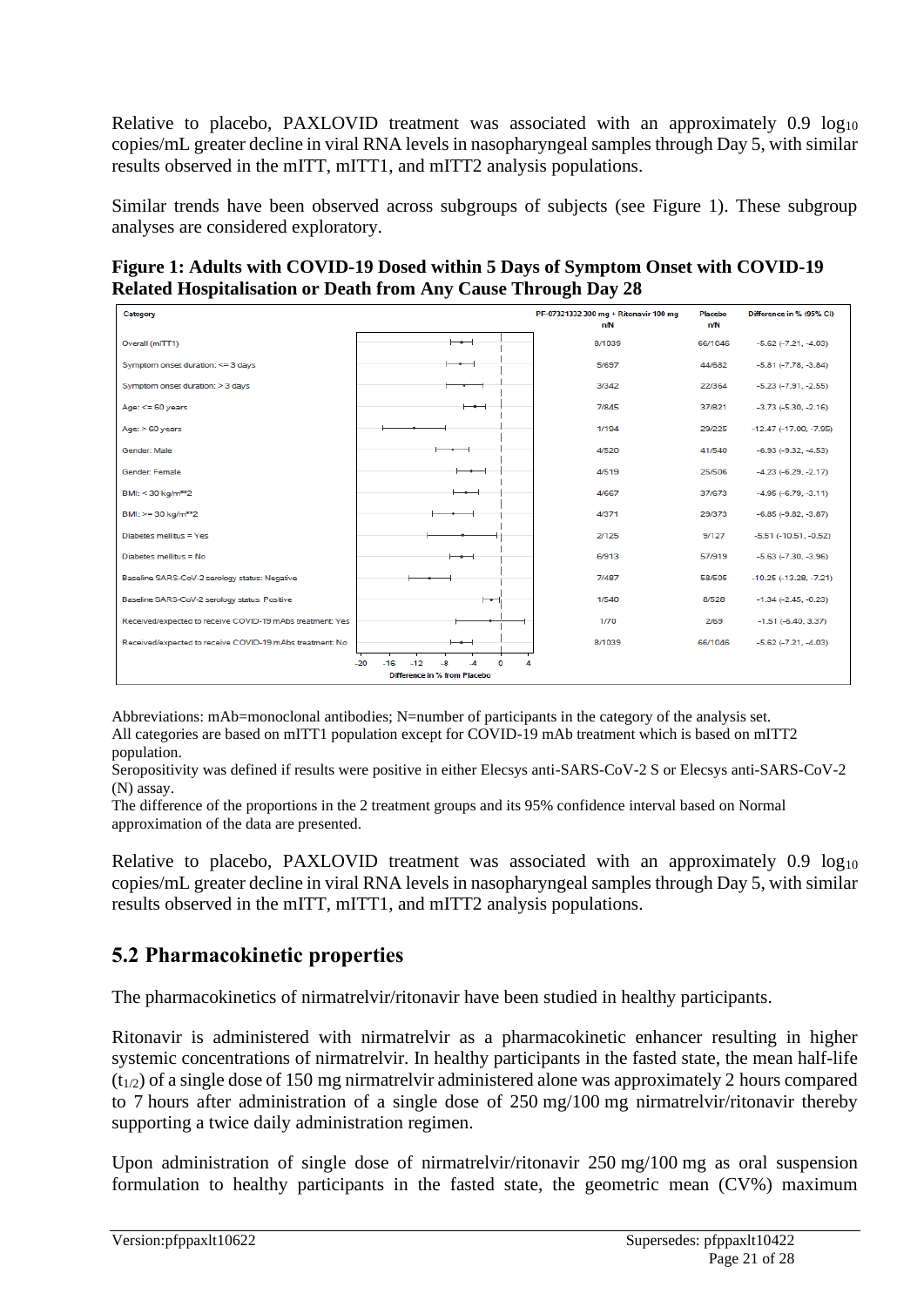concentration  $(C_{\text{max}})$  and area under the plasma concentration-time curve from 0 to the time of last measurement (AUC<sub>last</sub>) was 2.88  $\mu$ g/mL (25%) and 27.6  $\mu$ g\*hr/mL (13%), respectively. Upon repeatdose of nirmatrelvir/ritonavir 75 mg/100 mg, 250 mg/100 mg, and 500 mg/100 mg administered twice daily, the increase in systemic exposure at steady-state appears to be less than dose proportional. Multiple dosing over 10 days achieved steady-state on Day 2 with approximately 2-fold accumulation. Systemic exposures on Day 5 were similar to Day 10 across all doses.

### **Absorption**

Following oral administration of nirmatrelvir/ritonavir 300 mg/100 mg after a single dose, the geometric mean nirmatrelvir ( $CV\%$ )  $C_{max}$  and area under the plasma concentration time curve from 0 to infinity ( $AUC_{\text{inf}}$ ) was 2.21 μg/mL (33) and 23.01 μg\*hr/mL (23), respectively. The median (range) time to  $C_{\text{max}}$  (T<sub>max</sub>) was 3.00 hrs (1.02-6.00). The arithmetic mean ( $\pm$ SD) terminal elimination half-life was 6.1 (1.8) hours.

Following oral administration of nirmatrelvir/ritonavir 300 mg/100 mg after a single dose, the geometric mean ritonavir (CV%) C<sub>max</sub> and (AUC<sub>inf</sub>) was 0.36 μg/mL (46) and 3.60 μg\*hr/mL (47), respectively. The median (range) time to  $C_{\text{max}}$  (T<sub>max</sub>) was 3.98 hrs (1.48-4.20). The arithmetic mean (±SD) terminal elimination half-life was 6.1 (2.2) hours.

### **Effect of food on oral absorption**

Dosing with a high fat meal modestly increased the exposure of nirmatrelvir (approximately 15% increase in mean C<sub>max</sub> and 1.6% increase in mean AUC<sub>last</sub>) relative to fasting conditions following administration of a suspension formulation of nirmatrelvir co-administered with ritonavir tablets.

### **Distribution**

The protein binding of nirmatrelvir in human plasma is approximately 69%.

The protein binding of ritonavir in human plasma is approximately 98-99%.

# **Metabolism**

#### **Nirmatrelvir**

*In vitro* studies assessing nirmatrelvir without concomitant ritonavir suggest that nirmatrelvir is primarily metabolised by CYP3A4. Administration of nirmatrelvir with ritonavir inhibits the metabolism of nirmatrelvir. In plasma, the only drug-related entity observed was unchanged nirmatrelvir. Minor oxidative metabolites were observed in the faeces and urine.

#### **Ritonavir**

Nearly all of the plasma radiolabel after a single oral 600 mg dose of radiolabeled ritonavir was attributed to unchanged ritonavir. Four ritonavir metabolites have been identified in man. The isopropylthiazole oxidation metabolite (M-2) is the major metabolite. The AUC of the M-2 metabolite was approximately 3% of the AUC of parent drug. Studies utilising human liver microsomes have demonstrated that CYP3A4 is the major isoform involved in ritonavir metabolism, although CYP2D6 also contributes to the formulation of M-2. The metabolites are principally eliminated in the faeces.

# **Excretion**

The primary route of elimination of nirmatrelvir when administered with ritonavir was renal excretion of intact drug. Approximately 49.6% and 35.3% of the administered dose of nirmatrelvir 300 mg was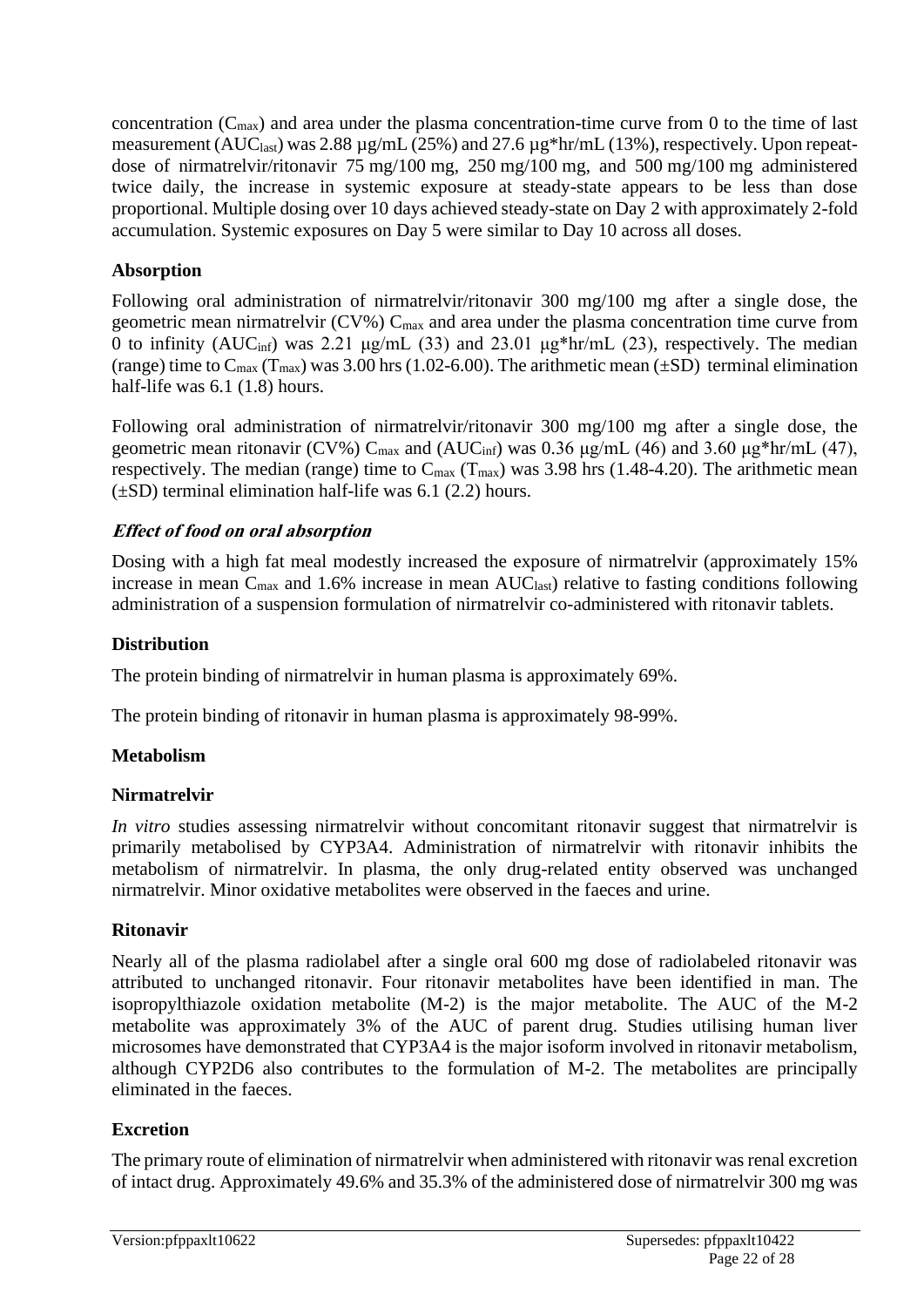recovered in urine and faeces, respectively. Nirmatrelvir was the predominant drug-related entity with small amounts of metabolites arising from hydrolysis reactions in excreta. In plasma, the only drug-related entity quantifiable was unchanged nirmatrelvir.

Human studies with radiolabelled ritonavir demonstrated that the elimination of ritonavir was primarily via the hepatobiliary system; approximately 86% of radiolabel was recovered from stool, part of which is expected to be unabsorbed ritonavir.

#### **Special populations**

The pharmacokinetics of nirmatrelvir/ritonavir based on age and gender have not been evaluated.

# **Racial or ethnic groups**

Systemic exposure in Japanese participants was numerically lower but not clinically meaningfully different than those in Western participants.

### **Patients with renal impairment**

An open-label study compared nirmatrelvir/ritonavir pharmacokinetics in healthy adult subjects and subjects with mild (eGFR  $>60$  to  $\leq 90$  mL/min), moderate (eGFR  $>30$  to  $\leq 60$  mL/min), and severe (eGFR <30 mL/min) renal impairment following administration of a single oral dose of nirmatrelvir 100 mg enhanced with ritonavir 100 mg administered at -12, 0, 12, and 24 hours. Compared to healthy controls with no renal impairment, the  $C_{\text{max}}$  and AUC of nirmatrelvir in patients with mild renal impairment was 30% and 24% higher, in patients with moderate renal impairment was 38% and 87% higher, and in patients with severe renal impairment was 48% and 204% higher, respectively. See Table below.

|                                 | <b>Normal Renal</b><br><b>Function</b><br>$(n=8)$ | <b>Mild Renal</b><br><b>Impairment</b><br>$(n=8)$ | <b>Moderate Renal</b><br><b>Impairment</b><br>$(n=8)$ | <b>Severe Renal</b><br>Impairment<br>$(n=8)$ |
|---------------------------------|---------------------------------------------------|---------------------------------------------------|-------------------------------------------------------|----------------------------------------------|
| $C_{\text{max}}$ (µg/mL)        | 1.60(31)                                          | 2.08(29)                                          | 2.21(17)                                              | 2.37(38)                                     |
| $AUC_{\text{inf}}(\mu g*hr/mL)$ | 14.46(20)                                         | 17.91(30)                                         | 27.11(27)                                             | 44.04(33)                                    |
| $T_{\text{max}}$ (hr)           | $2.0(1.0 - 4.0)$                                  | $2.0(1.0-3.0)$                                    | $2.50(1.0-6.0)$                                       | $3.0(1.0 - 6.1)$                             |
| $T_{1/2}$ (hr)                  | $7.73 \pm 1.82$                                   | $6.60 \pm 1.53$                                   | $9.95 \pm 3.42$                                       | $13.37 \pm 3.32$                             |

#### **Table 7: Impact of Renal Impairment on Nirmatrelvir/Ritonavir Pharmacokinetics**

Values are presented as geometric mean (geometric % CV) except median (range) for  $T_{max}$  and arithmetic mean  $\pm$  SD for  $t_{1/2}$ .

# **Patients with hepatic impairment**

A single oral dose of 100 mg nirmatrelvir enhanced with 100 mg ritonavir at -12 hours, 0 hours, 12 hours and 24 hours in subjects with moderate hepatic impairment resulted in similar exposures compared to subjects with normal hepatic function (See Table below).

The pharmacokinetics of nirmatrelvir/ritonavir have not been evaluated in patients with severe hepatic impairment.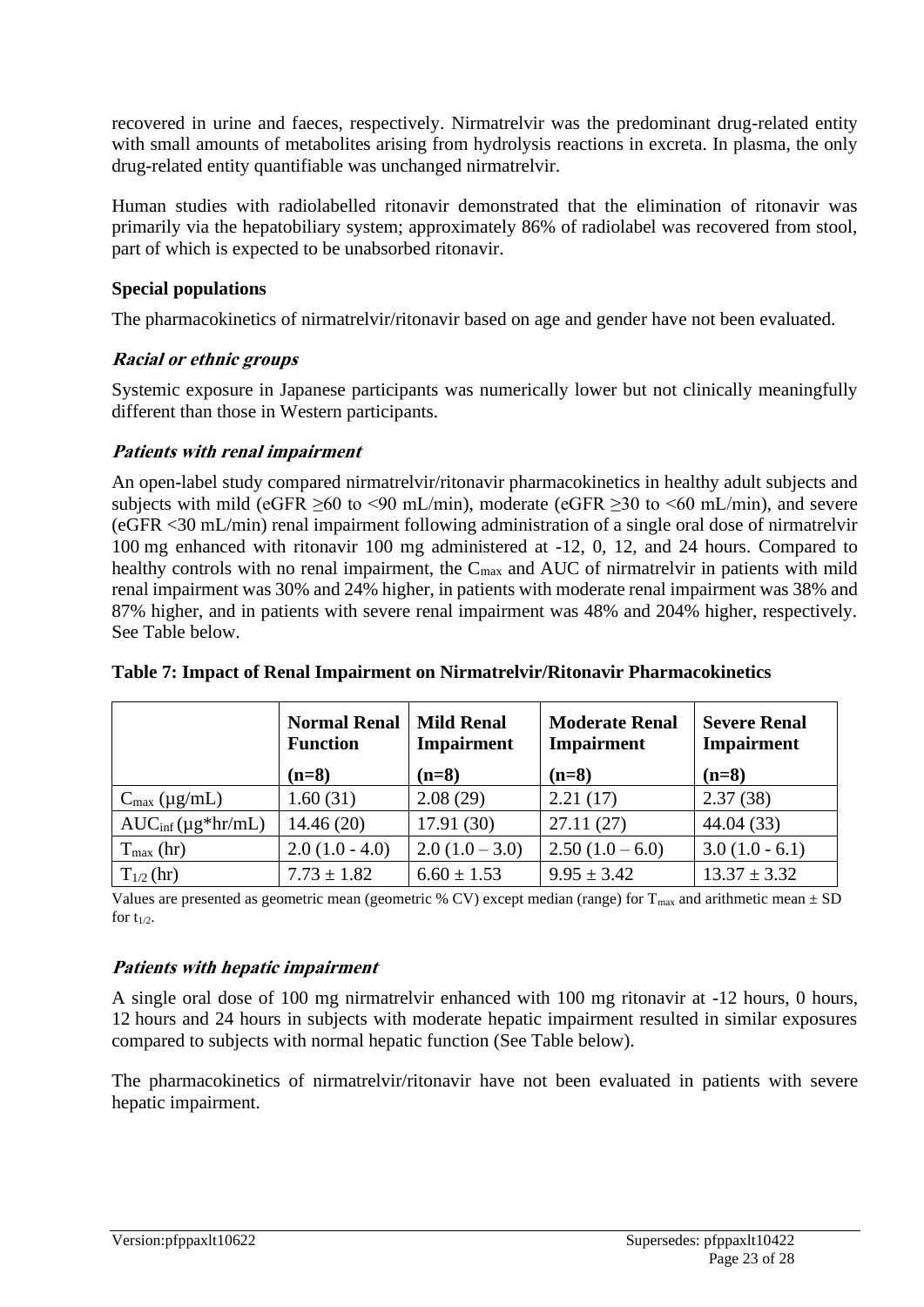|                                    | <b>Normal Hepatic Function</b><br>$(n=8)$ | <b>Moderate Hepatic Impairment</b><br>$(n=8)$ |
|------------------------------------|-------------------------------------------|-----------------------------------------------|
| $C_{\text{max}} (\mu g/mL)$        | 1.89(20)                                  | 1.92(48)                                      |
| $AUC_{\text{inf}} (\mu g^* hr/mL)$ | 15.24(36)                                 | 15.06(43)                                     |
| $T_{\text{max}}$ (hr)              | $2.0(0.6 - 2.1)$                          | $1.5(1.0 - 2.0)$                              |
| $T_{1/2}$ (hr)                     | $7.21 \pm 2.10$                           | $5.45 \pm 1.57$                               |

#### **Table 8: Impact of Hepatic Impairment on Nirmatrelvir/Ritonavir Pharmacokinetics**

Values are presented as geometric mean (geometric % CV) except median (range) for  $T_{\text{max}}$  and arithmetic mean  $\pm$  SD for  $t_{1/2}$ .

#### **Drug interaction studies conducted with nirmatrelvir/ritonavir**

CYP3A4 was the major contributor to the oxidative metabolism of nirmatrelvir, when nirmatrelvir was tested alone in human liver microsomes. Ritonavir is an inhibitor of CYP3A and increases plasma concentrations of nirmatrelvir and other drugs that are primarily metabolized by CYP3A. Despite being co-administered with ritonavir as a pharmacokinetic enhancer, there is potential for strong inhibitors and inducers to alter the pharmacokinetics of nirmatrelvir.

The effects of co-administration of PAXLOVID with itraconazole (CYP3A inhibitor) and carbamazepine (CYP3A inducer) on the nirmatrelvir AUC and  $C_{\text{max}}$  are summarised in the Table below (effect of other medicinal products on nirmatrelvir).

|                             | Dose (schedule)                  |                                                       |    | Percent ratio (in combination<br>with co-administered<br>medicine/alone) of<br>parameters (90% CI); no<br>$effect = 100$ | nirmatrelvir <sup>a</sup> pharmacokinetic |
|-----------------------------|----------------------------------|-------------------------------------------------------|----|--------------------------------------------------------------------------------------------------------------------------|-------------------------------------------|
| Co-administered<br>medicine | Co-administered                  | Nirmatrelvir/<br>ritonavir                            | N  | $C_{\text{max}}$                                                                                                         | $AUC^b$                                   |
| Carbamazepine <sup>c</sup>  | 300 mg twice<br>daily (16 doses) | $300 \text{ mg}$<br>100 mg twice<br>daily $(5$ doses) | 9  | 56.82<br>(47.04, 68.62)                                                                                                  | 44.50<br>(33.77, 58.65)                   |
| Itraconazole                | 200 mg once<br>daily (8 doses)   | $300$ mg/<br>100 mg twice<br>daily (5 doses)          | 11 | 118.57<br>(112.50,<br>124.97)                                                                                            | 138.82<br>(129.25,<br>149.11)             |

#### **Table 9: Interactions with other Medicines: Pharmacokinetic Parameters for Nirmatrelvir in the Presence of the co-administered medicines**

Abbreviations: AUC=area under the plasma concentration-time curve; CI=confidence interval;  $C_{\text{max}}$ =maximum plasma concentrations.

a. Percent ratio of test (i.e., carbamazepine or itraconazole in combination with nirmatrelvir/ritonavir)/reference (i.e., nirmatrelvir/ritonavir alone).

b. For carbamazepine,  $AUC=AUC_{inf}$ , for itraconazole,  $AUC=AUC_{tau}$ .

c. Carbamazepine titrated up to 300 mg twice daily on Day 8 through Day 15 (e.g., 100 mg twice daily on Day 1 through Day 3 and 200 mg twice daily on Day 4 through Day 7).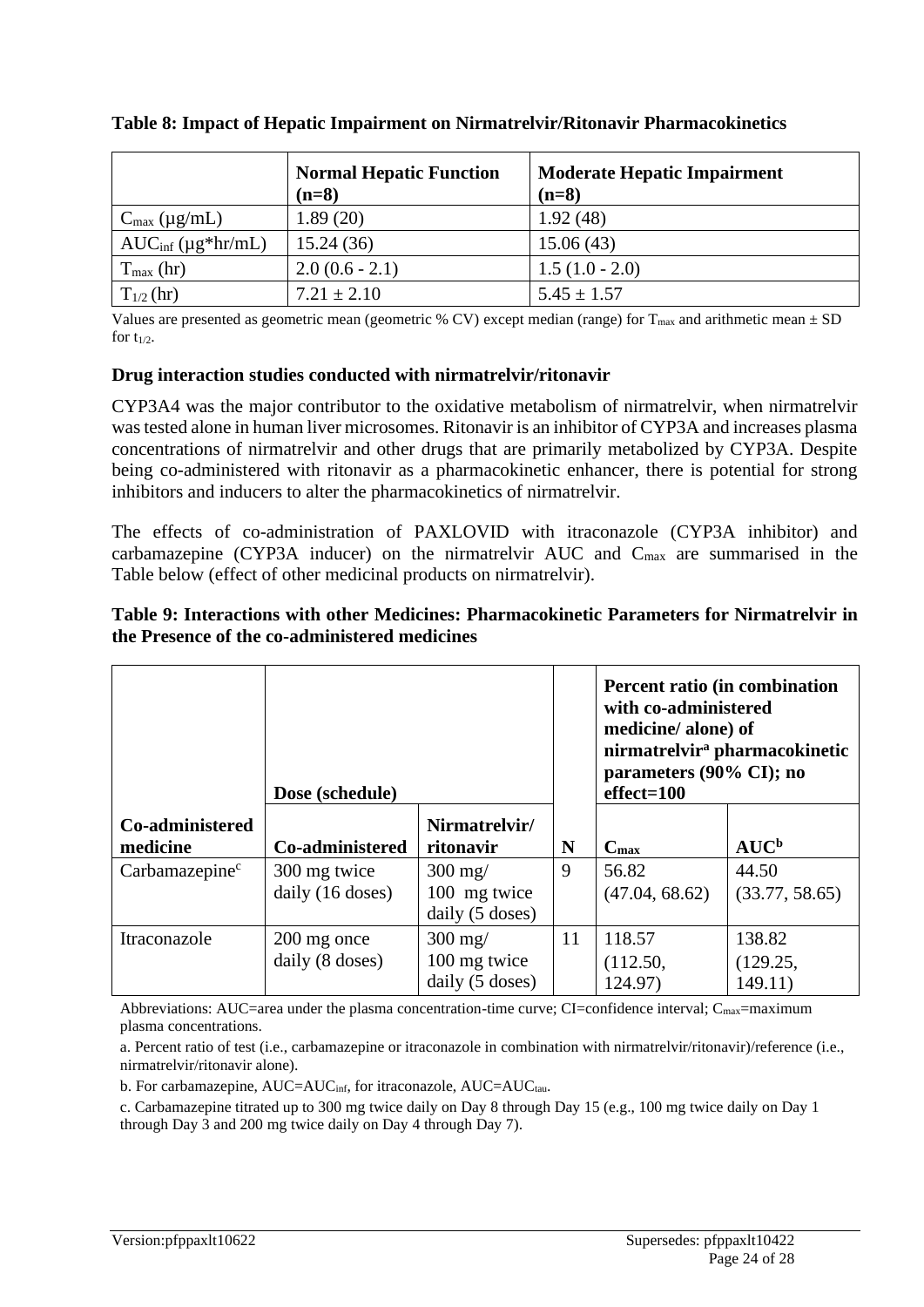# **5.3 Preclinical safety data**

No nonclinical safety studies have been conducted with nirmatrelvir in combination with ritonavir. Complete nonclinical development program was conducted on the individual entities (nirmatrelvir and ritonavir) and no nonclinical combination toxicity studies were performed.

### **Genotoxicity**

PAXLOVID has not been evaluated for the potential to cause genotoxicity.

#### **Nirmatrelvir**

Nirmatrelvir was not genotoxic in a battery of assays, including bacterial mutagenicity, chromosome aberration using human lymphoblastoid TK6 cells and *in vivo* rat micronucleus assays.

#### **Ritonavir**

Ritonavir showed no mutagenic potential in a series of assays for gene mutations (*S. typhimurium, E. coli* and mouse lymphoma cells) and chromosomal damage (mouse micronucleus assay *in-vivo* and human lymphocytes *in-vitro*.

### **Carcinogenicity**

PAXLOVID has not been evaluated for the potential to cause carcinogenicity.

#### **Nirmatrelvir**

Nirmatrelvir has not been evaluated for the potential to cause carcinogenicity.

#### **Ritonavir**

Two-year carcinogenicity studies have been conducted in rodents, at ritonavir dietary levels of 50, 100 and 200 mg/kg/day in mice, and 7, 15 and 30 mg/kg/day in rats. In male mice there was a dose dependent increase in the incidence of hepatocellular adenomas, and adenomas and carcinomas combined, both reaching statistical significance only at the high-dose. In female mice there were small, statistically significant increases in these tumour incidences only at the high-dose. In rats, there were no tumourigenic effects.

# **6. PHARMACEUTICAL PARTICULARS**

# **6.1 List of excipients**

#### *Nirmatrelvir*

Tablet core Microcrystalline cellulose Lactose monohydrate Croscarmellose sodium Colloidal anhydrous silica Sodium stearylfumarate.

Film coat Opadry Complete Film Coating System 05B140011 Pink.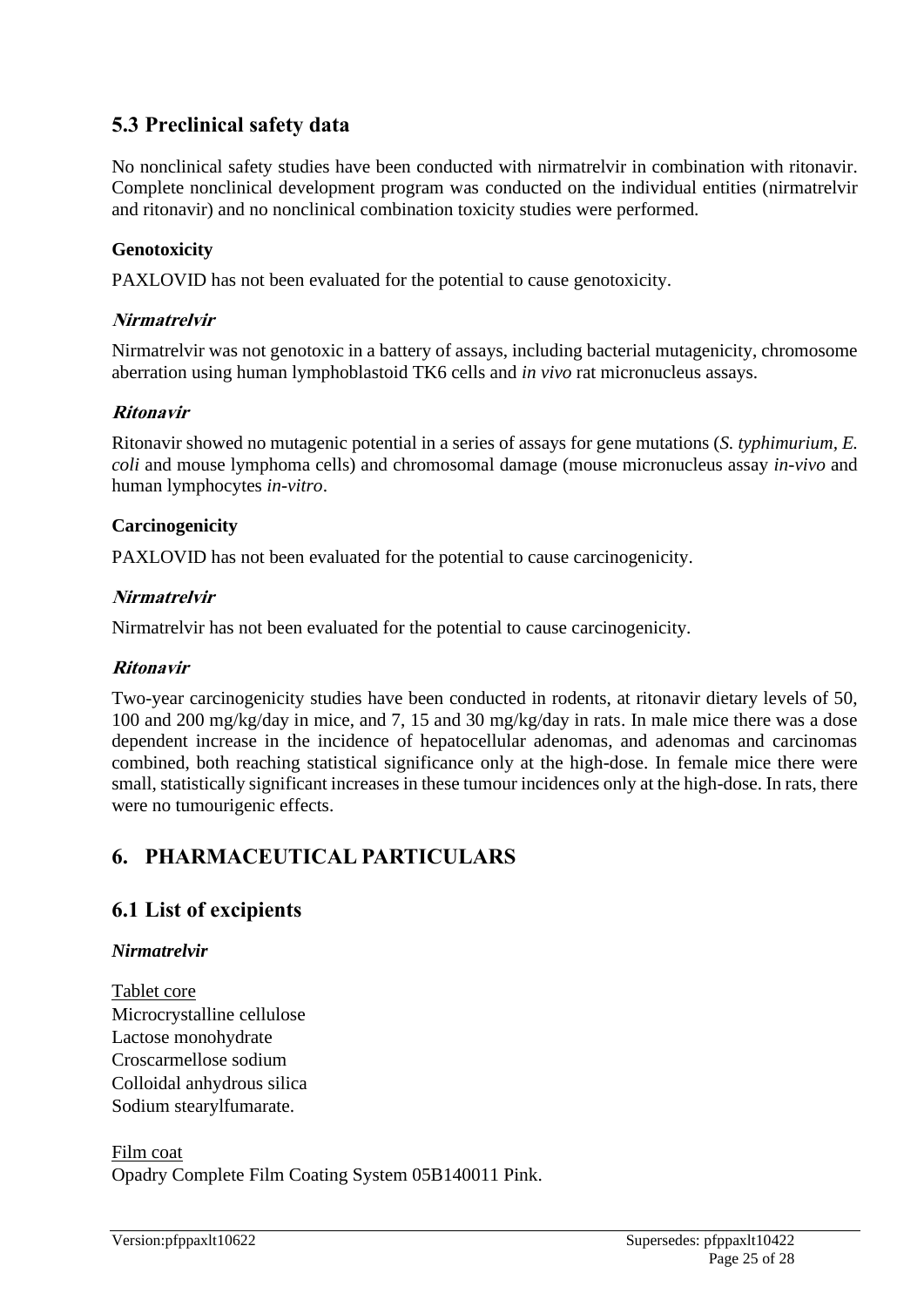### *Ritonavir*

Tablet core Copovidone Calcium hydrogen phosphate Sorbitan monolaurate Colloidal anhydrous silica Sodium stearylfumarate.

Film coating Hypromellose Titanium dioxide Macrogol 400 Hyprolose Purified talc Macrogol 3350 Colloidal anhydrous silica Polysorbate 80.

# **6.2 Incompatibilities**

Incompatibilities were either not assessed or not identified as part of the registration of this medicine.

# **6.3 Shelf life**

In Australia, information on the shelf life can be found on the public summary of the Australian Register of Therapeutic Goods (ARTG). The expiry date can be found on the packaging.

# **6.4 Special precautions for storage**

Store below 25 °C.

# **6.5 Nature and contents of container**

PAVLOVID is supplied in a carton of 30 tablets in five PA/Al/PVC/Al blister cards marked as "Morning Dose" and "Evening Dose" for tablets to be taken each morning and each evening.

Each blister card contains four nirmatrelvir tablets and two ritonavir tablets.

# **6.6 Special precautions for disposal**

In Australia, any unused medicine or waste material should be disposed of by taking to your local pharmacy.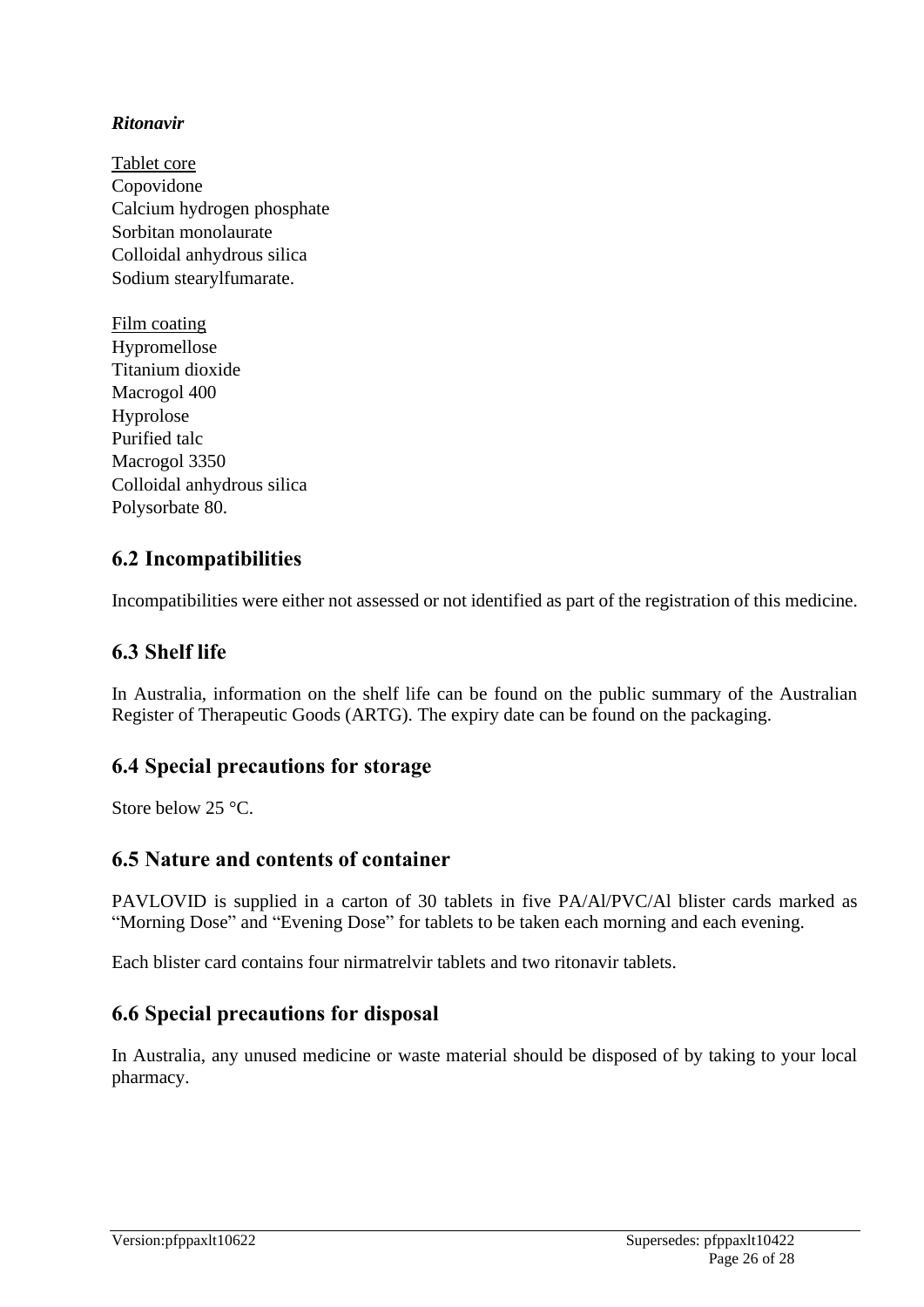# **6.7 Physicochemical properties**

### **Nirmatrelvir**

**Chemical structure** 



Chemical Name: (1*R*,2*S*,5*S*)-*N*-((1*S*)-1-Cyano-2-((3*S*)-2-oxopyrrolidin-3-yl)ethyl)-3-((2*S*)-3,3 dimethyl-2-(2,2,2-trifluoroacetamido)butanoyl)-6,6-dimethyl-3-azabicyclo[3.1.0]hexane-2 carboxamide.

The molecular formula is  $C_{23}H_{32}F_3N_5O_4$  and the molecular weight is 499.54.

# **CAS number**

2628280-40-8

#### **Ritonavir**

**Chemical structure** 



Chemical Name: 10-Hydroxy-2-methyl-5-(1-methylethyl)-1-[2-(1-methylethyl)-4-thiazolyl]-3,6 dioxo-8,11-bis(phenylmethyl)-2,4,7,12-tetraazatridecan-13-oic acid, 5-thiazolylmethyl ester, [5S- (5R\*,8R\*,10R\*,11R\*)].

The molecular formula is  $C_{37}H_{48}N_6O_5S_2$  and the molecular weight is 720.95.

# **CAS number**

155213-67-5